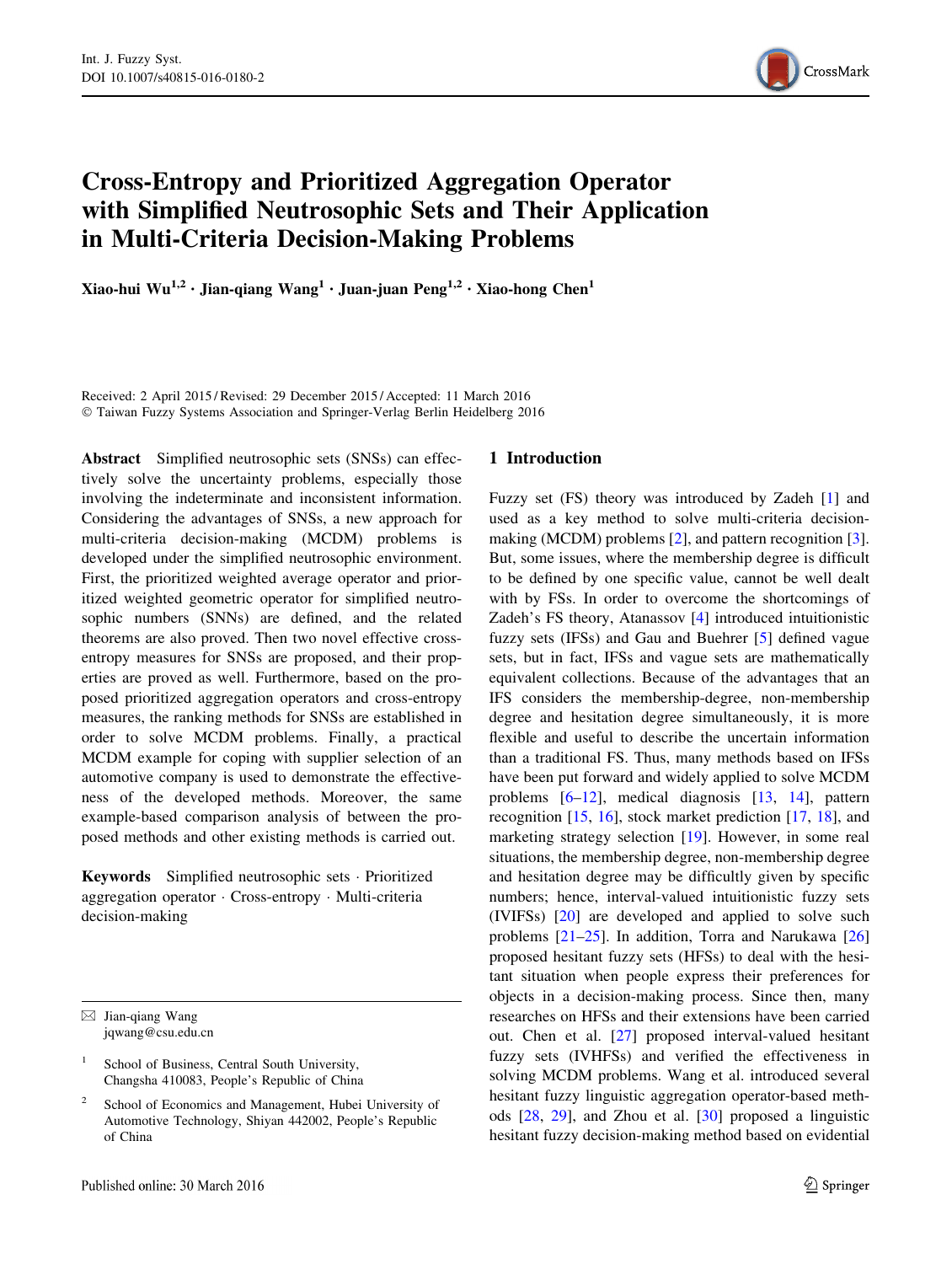reasoning to solve MCDM problems. Moreover, Wang et al. [\[31](#page-11-0)] studied hesitant fuzzy linguistic term sets, Tian et al. [[32\]](#page-11-0) introduced gray linguistic sets based on gray sets and linguistic term sets, and Peng et al. [\[33](#page-11-0)] proposed intuitionistic hesitant fuzzy sets based on HFSs and IFSs.

Although FSs have been extended and generalized, they still cannot handle all types of problems with uncertainty in reality, especially those of the indeterminate and incon-sistent information [\[34](#page-11-0)]. For example, when an expert is asked for the opinion about a certain statement, he or she may say the possibility that the statement is true is 0.5, the possibility that the statement is false is 0.6, and the degree that he or she is not sure is 0.2. Such issues cannot be properly solved using HFSs and IFSs. Thus, a new theory is required.

Smarandache [\[35](#page-11-0)] proposed neutrosophic logic and neutrosophic sets, and then several researchers have made their efforts to enrich NSs [\[36–42](#page-11-0)]. Recently, some methods on simplified neutrosophic sets (SNSs) and interval neutrosophic sets (INSs) have been put forward and used to solve MCDM problems [\[43](#page-11-0)[–51](#page-12-0)]. For example, Ye [[43\]](#page-11-0) defined the operational rules of SNSs and proposed a method with simplified neutrosophic information based on the weighted arithmetic average operator and the weighted geometric average operator. Ye [\[43](#page-11-0), [44](#page-11-0)] proposed different methods based on single valued neutrosophic measures: one is the cosine similarity-based measure method, and another is the logarithm–based cross-entropy measure method. The effectiveness of both methods for MCDM problems have been proved through the same illustrative example. However, Peng et al. [[50,](#page-12-0) [51](#page-12-0)] pointed out some limitations of previous research papers for SNSs [\[43–45](#page-11-0)], including the lacks of the SNS operation and cross-entropy measure, and brought forward an improved method of SNSs. In a word, it has been demonstrated that neutrosophic set-based methods are effective tools to handle indeterminate and inconsistent information, which cannot be achieved using HFSs and IFSs.

In this paper, in order to overcome the lacks of previous proposed methods [\[43–45](#page-11-0)], the prioritized weighted average operator (SNNPWA) and prioritized weighted geometric operator (SNNPWG) for SNS are defined and two novel cross-entropy measures are proposed. Moreover, based on the proposed operators and measures, the ranking methods are established. Then the assessment information of alternatives with respect to criteria is given by truthmembership degree, indeterminate-membership degree, and falsity-membership degree under simplified neutrosophic environment, and then the ranking of all alternatives is obtained using the developed approach.

The paper is organized as follows. Some concepts of NSs, SNSs, prioritized aggregation (PA) operator, and cross-entropy are introduced in Sect. 2. In Sect. [3,](#page-3-0) the SNNPWA and SNNPWG operators are defined and proved, two novel cross-entropy measures are proposed and their effectiveness is verified. Section [4](#page-7-0) provides the ranking method for MCDM problems with simplified neutrosophic information. Section [5](#page-8-0) shows the illustration of our approaches and the comparison analysis between the proposed methods and other existing methods. Finally, conclusions are drawn in Sect. [6.](#page-10-0)

#### 2 Preliminaries

In this section, some basic concepts and definitions of NSs, SNSs, PA operator, cross-entropy, and cosine similarity measure are briefly reviewed.

#### 2.1 NS and SNSs

In this subsection, the definitions and operations of NSs and SNSs are introduced.

**Definition 1** [[35\]](#page-11-0) Let X be a space of points (objects), with a generic element in  $X$  denoted by  $x$ . A neutrosophic set A in X is characterized by a truth-membership function  $T_A(x)$ , an indeterminacy- membership function  $I_A(x)$  and a falsity-membership function  $F_A(x)$ . The functions  $T_A(x)$ ,  $I_A(x)$  and  $F_A(x)$  are real standard or nonstandard subsets of  $[0^-, 1^+]$ , that is,  $T_A(x): X \to [0^-, 1^+]$ ,  $I_A(x): X \to [0^-, 1^+]$  $\to$   $]0^-, 1^+[$ , and  $F_A(x): X^- \to ]0^-, 1^+[$ . There is no restriction on the sum of  $T_A(x)$ ,  $I_A(x)$  and  $F_A(x)$ , so  $0^- \leq \sup T_A(x) + \sup I_A(x) + \sup F_A(x) \leq 3^+$ .

**Definition 2** [\[35](#page-11-0)] A neutrosophic set A is contained in the other neutrosophic set B, denoted by  $A \subseteq B$  if and only if inf  $T_A(x) \leq \inf T_B(x)$ ,  $\sup T_A(x) \geq \sup T_B(x)$ ,  $\inf I_A(x) \geq$ inf  $I_B(x)$ , sup  $I_A(x) \ge \sup I_B(x)$ , inf  $F_A(x) \ge \inf F_B(x)$ , and  $\sup F_A(x) \geq \sup F_B(x)$  for every x in X.

Since it is hard to use NSs to solve practical problems, so Ye [[43\]](#page-11-0) reduced NSs of nonstardard intervals into a kind of SNSs of standard intervals.

**Definition 3** [[43\]](#page-11-0) Let X be a space of points (objects), with a generic element in  $X$  denoted by  $x$ . A neutrosophic set  $A$  in  $X$  is characterized by a truth-membership function  $T_A(x)$ , a indeterminacy-membership function  $I_A(x)$  and a falsity-membership function  $F_A(x)$ . If the functions  $T_A(x)$ ,  $I_A(x)$  and  $F_A(x)$  are singleton subintervals/subsets in the real standard [0, 1], that is,  $T_A(x): X \rightarrow [0, 1]$ ,  $I_A(x): X \rightarrow$ [0, 1] and  $F_A(x): X \to [0, 1]$ . Then, a simplification of the neutrosophic set A is denoted by  $A = \{ \langle x, T_A(x), I_A \rangle \}$  $\langle x\rangle, F_A(x)\rangle |x \in X\}$  which is called a SNS. It is a subclass of NSs.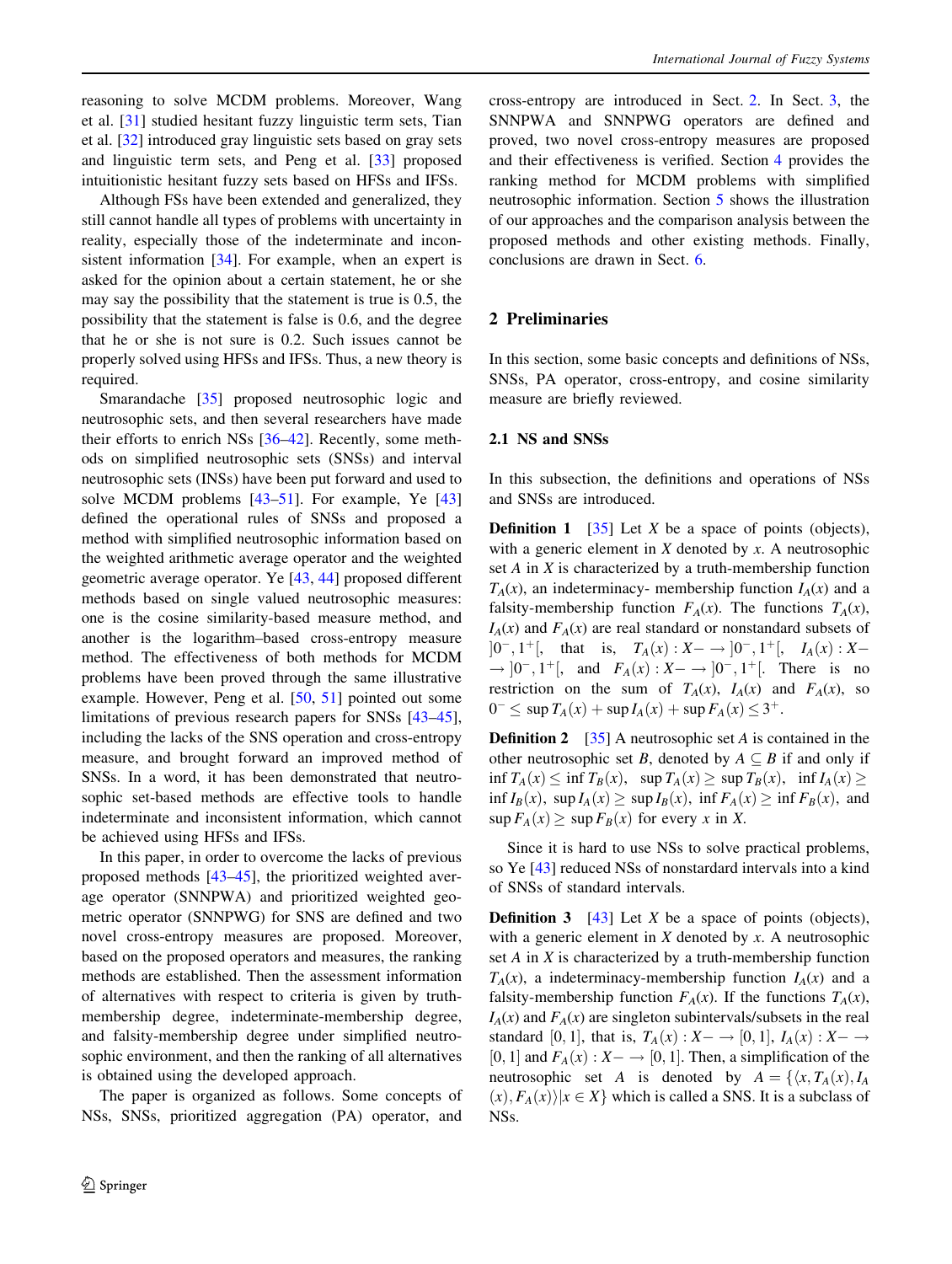**Definition 4** [\[43\]](#page-11-0). A SNS A is contained in the other SNS B, denoted by  $A \subseteq B$  if and only if  $T_A(x) \leq T_B(x)$ ,  $I_A(x) \geq$  $I_B(x)$  and  $F_A(x) \geq F_B(x)$ , for any  $x \in X$ . Especially,  $A = B$ if  $A \subseteq B$  and  $B \subseteq A$ . The complement set of A denoted by  $A^C$  is defined as  $A^C = \{ \langle x, F_A(x), I_A(x), T_A(x) \rangle | x \in X \}.$ 

**Definition 5** [[43\]](#page-11-0) Let A and B are two SNSs, the operations of SNSs are defined as follows.

(1) 
$$
A + B = \langle T_A(x) + T_B(x) - T_A(x)T_B(x), I_A(x) + I_B(x) - I_A(x)I_B(x), F_A(x) + F_B(x) - F_A(x)F_B(x) \rangle;
$$

(2) 
$$
A \cdot B = \langle T_A(x)T_B(x), I_A(x)I_B(x), F_A(x)F_B(x) \rangle;
$$

(3) 
$$
\lambda A = \langle 1 - (1 - T_A(x))^{\lambda}, 1 - (1 - I_A(x))^{\lambda}, 1 - (1 - F_A(x))^{\lambda} \rangle
$$
,  $\lambda > 0$ ;  
\n(4)  $A^{\lambda} = \langle (T_A(x))^{\lambda}, (I_A(x))^{\lambda}, (F_A(x))^{\lambda} \rangle, \lambda > 0$ .

However, Peng et al. [[50](#page-12-0), [51](#page-12-0)] pointed out there are still

some lacks in Definition 5. In some cases, the operations such as  $A + B$  and  $A \cdot B$  might be impractical as presented in Example 1.

*Example 1* Let  $A = \{ \langle x, 0.5, 0.5, 0.5 \rangle \}$  and  $B = \{ \langle x, 1, 1, 1 \rangle \}$  $|0,0\rangle$  be two SNSs. Obviously,  $B = \{(x, 1, 0, 0)\}\$ is the largest SNSs. Theoretically, the sum of an arbitrary value and the maximum value should be equal to the maximum value. However, according to Definition 5,  $A + B = \{ \langle x, 1, \rangle \}$  $(0.5, 0.5, 0.5)$   $\neq$  B. Thus, the operation "+" cannot be accepted. Similar contradictions exist in other operations of Definition 5, and thus the operations of SNSs need to be redefined.

**Definition 6** [[50,](#page-12-0) [51](#page-12-0)] Let A and B be two SNSs, and the operations of SNSs can be defined as follows:

- (1)  $A + B = \langle T_A(x) + T_B(x) T_A(x)T_B(x), I_A(x)I_B(x) \rangle$  $F_A(x)F_B(x)$ :
- (2)  $A \cdot B = \langle T_A(x)T_B(x), I_A(x) + I_B(x) I_A(x)I_B(x), F_A(x) \rangle$  $(x) + F_B(x) - F_A(x)F_B(x)$ ;

(3) 
$$
\lambda A = \left\langle 1 - (1 - T_A(x))^{\lambda}, (I_A(x))^{\lambda}, (F_A(x))^{\lambda} \right\rangle, \lambda > 0;
$$

(4) 
$$
A^{\lambda} = \left\langle (T_A(x))^{\lambda}, 1 - (1 - I_A(x))^{\lambda}, 1 - (1 - F_A(x))^{\lambda} \right\rangle
$$
,   
  $\lambda > 0$ .

#### 2.2 Prioritization Aggregation Operator

The prioritization aggregation (PA) operator was originally introduced by Yager [[52\]](#page-12-0), and is shown as follows.

**Definition 7** [[52\]](#page-12-0) Let  $G = \{G_1, G_2, \dots, G_n\}$  be a collection of criteria and there is a prioritization between the criteria expressed by the linear ordering  $G_1 \succ G_2 \succ G_3 \succ$  $\cdots > G_n$ , which indicates the criteria  $G_j$  has a higher priority than  $G_k$ , if  $j \lt k$ .  $G_i(x)$  is an evaluation value denoting the performance of the alternative x under the criteria  $G_i$ , and satisfies  $G_i \in [0, 1]$ , thus

$$
PA(G_j(x)) = \sum_{j=1}^{n} W_j G_j(x),
$$
  
where  $W_j = \frac{T_j}{\sum_{i=1}^{n} T_i}, \quad T_1 = 1$  and  $T_j = \prod_{k=1}^{j-1} G_j(x)$ 

 $(j = 2, \dots, n)$ . Then PA is called the prioritized aggregation operator.

#### 2.3 Cross-Entropy of FSs and SNSs

The cross-entropy measure was introduced by Kullback [\[53](#page-12-0)] and its definition is shown as follows.

**Definition 8** [[53\]](#page-12-0) Let  $P = \{p_1, p_2, \dots, p_n\}$  and  $Q = \{q_1, q_2, \dots, q_n\}$  $q_2, \dots, q_n$  be two given probability distributions, where  $p_i \ge 0$ ,  $\sum_{i=1}^n p_i = 1$ ,  $q_i \ge 0$  and  $\sum_{i=1}^n q_i = 1$  for  $i = (1,$  $(2, \dots, n)$ , the cross-entropy measure of P to Q is defined as

$$
H(P,Q) = \sum_{i=1}^{n} p_i \times \ln \frac{p_i}{q_i}.
$$

Based on Kullback's entropy definition, Shang and Jiang [\[54](#page-12-0)] proposed the cross-entropy measure between two FSs.

**Definition 9** [[54\]](#page-12-0). Assume that  $A = \{A(x_1), A(x_2), \cdots, A(x_n)\}$  $A(x_n)$ } and  $B = \{B(x_1), B(x_2), \cdots, B(x_n)\}\$ are two FSs in the universe of discourse  $X = \{x_1, x_2, \dots, x_n\}$ , and the fuzzy cross-entropy of  $A$  from  $B$  is defined as follows:

$$
H(A,B) = \sum_{i=1}^{n} \left( A(x_i) \log_2^{\frac{A(x_i)}{\frac{1}{2}(A(x_i)+B(x_i))}} + (1-A(x_i)) \log_2^{\frac{1-A(x_i)}{1-\frac{1}{2}(A(x_i)+B(x_i))}} \right),
$$

which indicates the degree of discrimination of A from B.

However,  $H(A, B)$  is not symmetric with respect to its arguments. Shang and Jiang [\[54](#page-12-0)] proposed a symmetric discrimination information measure  $I(A, B) = H(A, B) +$  $H(B, A)$ .

Similarly, considering the indeterminacy-membership and falsity-membership functions, Ye [\[44](#page-11-0)] proposed the cross-entropy measure of SNSs as follows:

$$
E(A,B) = \sum_{i=1}^{n} \left( T_A(x_i) \log_2^{\frac{T_A(x_i)}{2}(x_i) + T_B(x_i))} + (1 - T_A(x_i)) \log_2^{\frac{1 - T_A(x_i)}{1 - \frac{1}{2}(T_A(x_i) + T_B(x_i))}} \right) + \sum_{i=1}^{n} \left( I_A(x_i) \log_2^{\frac{I_A(x_i)}{2}(x_i) + I_B(x_i))} + (1 - I_A(x_i)) \log_2^{\frac{1 - I_A(x_i)}{2}(I_A(x_i) + I_B(x_i))} \right) + \sum_{i=1}^{n} \left( F_A(x_i) \log_2^{\frac{I_A(x_i)}{2}(x_i) + F_B(x_i))} + (1 - F_A(x_i)) \log_2^{\frac{1 - F_A(x_i)}{2}(F_A(x_i) + F_B(x_i))} \right),
$$

which also indicates the discrimination degree of the SNSs A from B. Moreover, it can be easily proved that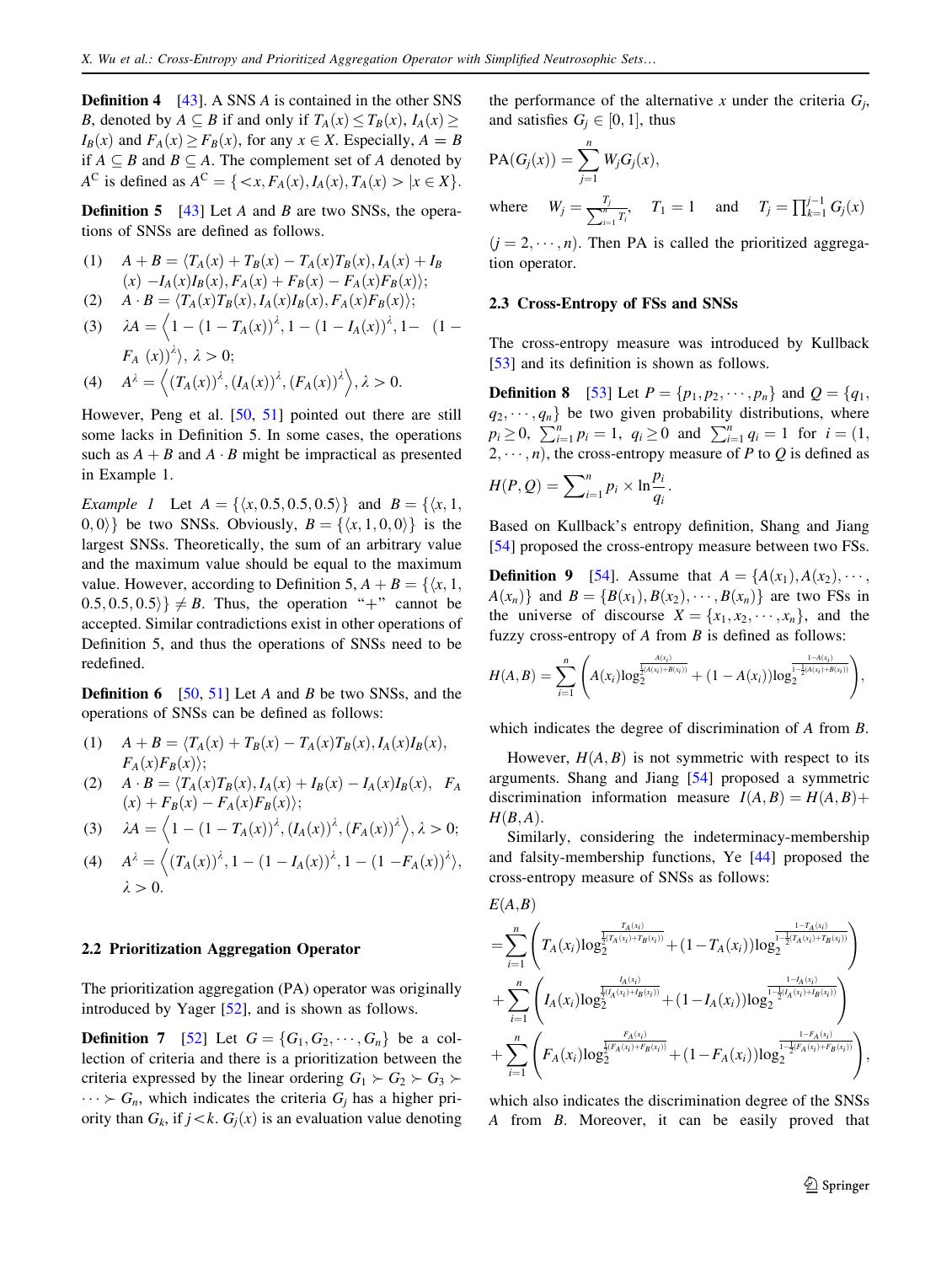<span id="page-3-0"></span> $E(A, B) \ge 0$  and  $E(A, B) = 0$  if and only if  $T_A(x_i) = T_B(x_i)$ ,  $I_A(x_i) = I_B(x_i)$ , and  $F_A(x_i) = F_B(x_i)$  for any  $x_i \in (X)$ .  $E(A^{C}, B^{C}) = E(A, B)$ , where  $A^{C}$  and  $B^{C}$  are the complement of SNSs A and B, respectively. Then,  $E(A, B)$  is not symmetric, and similarly, it could be revised to a symmetric discrimination information measure for SNSs as  $D(A, B) = E(A, B) + E(B, A).$ 

The larger the difference between  $A$  and  $B$  is, the larger  $D(A, B)$  is.

#### 2.4 Cosine Similarity Measure of SNSs

The cosine similarity measure of SNSs was introduced by Ye [\[43](#page-11-0)], which was induced from the correlation coefficient of Ye [\[45](#page-11-0)]. To rank the alternatives in the decisionmaking process, Ye [\[43](#page-11-0)] defined the SNS value of ideal alternative as  $\alpha^* = \langle 1, 0, 0 \rangle$ , and the cosine similarity measure between SNSs  $\alpha^i$  ( $i = 1, 2, \dots, n$ ) and  $\alpha^*$  is defined as follows:

$$
S_i(\alpha^i, \alpha^*) = \frac{t_i t^* + i_i t^* + f_i f^*}{\sqrt{t_i^2 + i_i^2 + f_i^2} \sqrt{t^{*2} + t^{*2} + f^{*2}}}
$$
  
= 
$$
\frac{t_i}{\sqrt{t_i^2 + i_i^2 + f_i^2}}.
$$

The bigger the measure value  $S_i(\alpha^i, \alpha^*)$   $(i = 1, 2, \dots, n)$  is, the better alternative  $A_i$  is.

However, the cosine measure above has the lacks when it is used in a real situation as demonstrated in Example 2.

*Example* 2 Let  $A_1 = \{(x, 0.8, 0, 0)\}$  and  $A_2 =$  $\{\langle x, 0.2, 0, 0 \rangle\}$  be two SNSs. Obviously,  $A_1$  is superior than  $A_2$ , that is,  $S_1(\alpha^1, \alpha^*) > S_2(\alpha^2, \alpha^*)$ . However, according to the cosine measure of Ye [\[43](#page-11-0)],  $S_1(\alpha^1, \alpha^*) = S_2(\alpha^2, \alpha^*) = 1$ .

Therefore, the results in Example 2 cannot be accepted, and the measure given in [\[43](#page-11-0)] needs to be improved.

## 3 SNNPWA and SNNPWG Operators and Cross-Entropy Measure for SNSs

#### 3.1 SNNPWA and SNNPWG Operators

In this subsection, the score function of a simplified neutrosophic number (SNN) is first defined. Then, the SNNPWA and SNNPWG operators are defined, and their relative theorems are proved.

From the intuitive judgment, A SNN A, which is closer to the ideal SNN  $A^+ = \langle 1, 0, 0 \rangle$ , should possess a higher score, thus, the score function  $S(A)$  can be defined as follows:

**Definition 10** Let  $A = \langle T_A, I_A, F_A \rangle$  be a SNN, and the score function  $S(A)$  is represented as follows:

$$
S(A) = \frac{T_A + 1 - I_A + 1 - F_A}{3} \tag{1}
$$

*Example 3* If  $A = (0.8, 0.2, 0.2)$ , by applying Eq. (1), then  $S(A) = \frac{0.8 + 1 - 0.2 + 1 - 0.2}{3} = 0.8$ .

In the following, the prioritized weighted average operator and prioritized weighted geometric operator under simplified neutrosophic environment are defined, and their related theorems are given.

**Definition 11** Let  $A_j = \langle T_{A_j}, I_{A_j}, F_{A_j} \rangle$   $(j = 1, 2, \dots, n)$  be a collection of SNNs, and the SNNPWA operator can be defined as follows:

SNNPWA 
$$
(A_1, A_2, \dots, A_n)
$$
 = 
$$
\frac{T_1}{\sum_{i=1}^n T_i} A_1 + \frac{T_2}{\sum_{i=1}^n T_i} A_2 + \dots + \frac{T_n}{\sum_{i=1}^n T_i} A_n
$$

$$
= \sum_{j=1}^n \frac{T_j A_j}{\sum_{i=1}^n T_i},
$$

where  $T_j = \prod_{k=1}^{j-1} S(A_k)$   $(j = 2, \dots, n)$ ,  $T_1 = 1$  and  $S(A_k)$  is the score function of  $A_k$ .

**Theorem 1** For the collection of SNNs  $A = \{A_i | i = 1, 2, \ldots\}$  $\cdots$ , n}, the following aggregated results will be obtained by using the SNNPWA operator:

$$
SNNPWA(A_1, A_2, \cdots, A_n)
$$
  
=  $\left\langle 1 - \prod_{j=1}^n (1 - T_{A_j})^{\sum_{i=1}^n T_i}, \prod_{j=1}^n (I_{A_j})^{\sum_{i=1}^n n}, \prod_{j=1}^n (F_{A_j})^{\sum_{i=1}^n T_i} \right\rangle,$   
(2)

where  $T_j = \prod_{k=1}^{j-1} S(A_k)$   $(j = 2, \dots, n), T_1 = 1$  and  $S(A_k)$  is the score function of  $A_k$ .

Proof Clearly, according to Definition 11 and the operation of SNSs defined in Definition 6, Eq. (2) can be proven by utilizing mathematic induction.

(1) When 
$$
n = 2
$$
, we have  
\n
$$
\frac{T_1}{\sum_{i=1}^n T_i} A_1 = \left\langle 1 - (1 - T_{A_1})^{\frac{T_1}{\sum_{i=1}^n T_i}} \cdot I_{A_1}^{\frac{T_1}{\sum_{i=1}^n T_i}} \cdot F_{A_1}^{\frac{T_1}{\sum_{i=1}^n T_i}} \right\rangle,
$$
\n
$$
\frac{T_2}{\sum_{i=1}^n T_i} A_2 = \left\langle 1 - (1 - T_{A_2})^{\frac{T_2}{\sum_{i=1}^n T_i}} \cdot I_{A_2}^{\frac{T_2}{\sum_{i=1}^n T_i}} \cdot F_{A_2}^{\frac{T_2}{\sum_{i=1}^n T_i}} \right\rangle.
$$

Then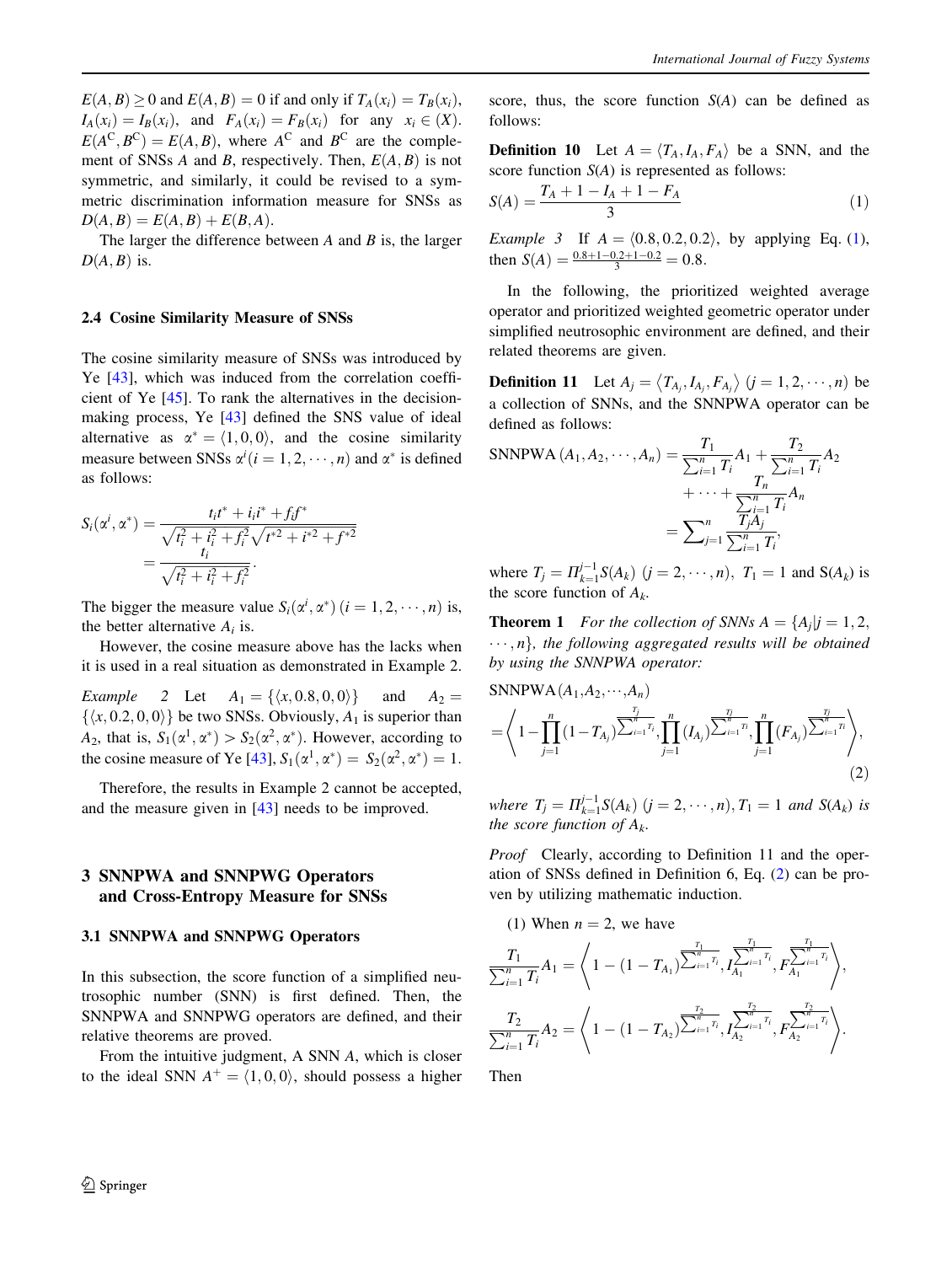$$
SNNPWA(A_1, A_2)
$$
\n
$$
= \left\langle 1 - (1 - T_{A_1})^{\frac{1}{\sum_{i=1}^{2} T_i}} \left\langle I_{A_1} \right\rangle^{\frac{1}{\sum_{i=1}^{2} T_i}} \left\langle F_{A_1} \right\rangle^{\frac{1}{\sum_{i=1}^{2} T_i}} \right\rangle
$$
\n
$$
+ \left\langle 1 - (1 - T_{A_2})^{\frac{T_2}{\sum_{i=1}^{2} T_i}} \left\langle I_{A_2} \right\rangle^{\frac{T_2}{\sum_{i=1}^{2} T_i}} \left\langle F_{A_2} \right\rangle^{\frac{1}{\sum_{i=1}^{2} T_i}} \right\rangle
$$
\n
$$
= \left\langle 1 - (1 - T_{A_1})^{\frac{1}{\sum_{i=1}^{2} T_i}} + 1 - (1 - T_{A_2})^{\frac{T_2}{\sum_{i=1}^{2} T_i}} \right\rangle
$$
\n
$$
- (1 - (1 - T_{A_1})^{\frac{T_2}{\sum_{i=1}^{2} T_i}}) \left\langle (I_{A_1})^{\frac{1}{\sum_{i=1}^{2} T_i}} \right\rangle
$$
\n
$$
\times (I_{A_2})^{\frac{T_2}{\sum_{i=1}^{2} T_i}} \left\langle F_{A_1} \right\rangle^{\frac{1}{\sum_{i=1}^{2} T_i}} \times \left\langle F_{A_2} \right\rangle^{\frac{1}{\sum_{i=1}^{2} T_i}} \right\rangle
$$
\n
$$
= \left\langle 1 - \prod_{j=1}^{2} (1 - T_{A_j}(x))^{\frac{T_j}{\sum_{i=1}^{2} T_i}} \prod_{j=1}^{2} (I_{A_j}(x))^{\frac{T_j}{\sum_{i=1}^{2} T_i}} \right\rangle
$$
\n
$$
\times \prod_{j=1}^{2} (F_{A_j}(x))^{\frac{T_j}{\sum_{i=1}^{2} T_i}}.
$$
\n(3)

(2) When  $n = k$ , the following results can be obtained by applying Eq. ([2\)](#page-3-0)

$$
SNNPWA(A_1, A_2, \cdots, A_k)
$$
\n
$$
= \left\langle 1 - \prod_{j=1}^k (1 - T_{A_j})^{\sum_{i=1}^{\frac{T_j}{n}} \sum_{j=1}^k (I_{A_j})^{\sum_{i=1}^{\frac{T_j}{n}} \sum_{j=1}^k (F_{A_j})^{\sum_{i=1}^{\frac{T_j}{n}} \sum_{i=1}^k (F_{A_j})^{\sum_{i=1}^{\frac{T_j}{n}} \sum_{i=1}^k (A_i)^{\frac{T_j}{n}} \sum_{j=1}^k (A_j)^{\frac{T_j}{n}} \right\rangle
$$
\n
$$
(4)
$$

When  $n=k+1$ , by using Eqs. [\(3](#page-3-0)) and (4), we can obtain

$$
SNNPWA(A1, A2,..., Ak+1)
$$
\n
$$
= \left\langle 1 - \prod_{j=1}^{r} (1 - T_{A_j})^{\sum_{i=1}^{n} T_i}, \prod_{j=1}^{r} (I_{A_j})^{\sum_{i=1}^{n} T_i}, \prod_{j=1}^{r} (F_{A_j})^{\sum_{i=1}^{n} T_i} \right\rangle
$$
\n
$$
+ \left\langle 1 - (1 - T_{A_{k+1}})^{\sum_{i=1}^{n} T_i}, (I_{A_{k+1}})^{\sum_{i=1}^{n} T_i}, (F_{A_{k+1}})^{\sum_{i=1}^{n} T_i} \right\rangle
$$
\n
$$
= \left\langle 1 - \prod_{j=1}^{k+1} (1 - T_{A_j})^{\sum_{i=1}^{n} T_i}, \prod_{j=1}^{k+1} (I_{A_j})^{\sum_{i=1}^{n} T_i}, \prod_{j=1}^{r} (F_{A_j})^{\sum_{i=1}^{n} T_i} \right\rangle.
$$

The proof that Eq.  $(2)$  $(2)$  holds for any *n* is completed now.

**Property 1** (Boundedness). Let  $A = \{Aj | j = 1, 2, \dots, n\}$ be a collection of SNNs.  $A^{-} = \langle \text{Min}(T_{A_j}), \text{Max}(I_{A_j}),$  $\text{Max}(F_{A_j})$ ,  $A^+ = \langle \text{Max}(T_{A_j}), \text{Min}(I_{A_j}), \text{Min}(F_{A_j}) \rangle$ , and then  $A^- \subseteq$  SNNPWA  $(A_1, A_2, \cdots, A_n) \subseteq A^+$ .

Proof Since

SNNPWA 
$$
(A_1, A_2, \dots, A_n)
$$
  
=  $\left\langle 1 - \prod_{j=1}^n (1 - T_{A_j})^{\frac{T_j}{\sum_{i=1}^n T_i}}, \prod_{j=1}^n (I_{A_j})^{\frac{T_j}{\sum_{i=1}^n T_i}}, \prod_{j=1}^n (F_{A_j})^{\frac{T_j}{\sum_{i=1}^n T_i}} \right\rangle$ .

Then, we have

$$
1 - \prod_{j=1}^{n} (1 - T_{A_j})^{\frac{T}{\sum_{i=1}^{n} T_i}} \ge 1 - \prod_{j=1}^{n} (1 - \min(T_{A_j}))^{\frac{T}{\sum_{i=1}^{n} T_i}} \ge 1
$$
  
-  $(1 - \min(T_{A_j}))$   
=  $\min(T_{A_j}),$ 

$$
\prod_{j=1}^n (I_{A_j})^{\frac{T_j}{\sum_{i=1}^n T_i}} \leq \prod_{j=1}^n (\text{Max}(I_{A_j}))^{\frac{T_j}{\sum_{i=1}^n T_i}} \leq \text{Max}(I_{A_j}),
$$
  

$$
\prod_{j=1}^n (F_{A_j})^{\frac{T_j}{\sum_{i=1}^n T_i}} \leq \prod_{j=1}^n (\text{Max}(F_{A_j}))^{\frac{T_j}{\sum_{i=1}^n T_i}} \leq \text{Max}(F_{A_j}).
$$

According to Definition 4 and the induced result above,  $A^- \subseteq \text{SNNPWA}(A_1, A_2, \dots, A_n)$  holds. By the similar induction process, we obtain

$$
1 - \prod_{j=1}^{k} (1 - T_{A_j})^{\frac{T_j}{\sum_{i=1}^{n} T_i}} \le 1
$$
  
\n
$$
- \prod_{j=1}^{k} (1 - \text{Max}(T_{A_j}))^{\frac{T_j}{\sum_{i=1}^{n} T_i}} \le 1 - (1 - \text{Max}(T_{A_j}))
$$
  
\n
$$
= \text{Max}(T_{A_j}),
$$
  
\n
$$
\prod_{j=1}^{n} (I_{A_j})^{\frac{T_j}{\sum_{i=1}^{n} T_i}} \ge \prod_{j=1}^{n} (\text{Min}(I_{A_j}))^{\frac{T_j}{\sum_{i=1}^{n} T_i}} \ge \text{Min}((I_{A_j}),
$$
  
\n
$$
\prod_{j=1}^{n} (F_{A_j})^{\frac{T_j}{\sum_{i=1}^{n} T_i}} \ge \prod_{j=1}^{n} (\text{Min}(F_{A_j}))^{\frac{T_j}{\sum_{i=1}^{n} T_i}} \ge \text{Min}(F_{A_j}).
$$

In accordance with Definition 4, SNNPWA  $(A_1, A_2, A_3)$  $\cdots$ ,  $A_n) \subseteq A^+$  holds.

Thus,  $A^- \subseteq$  SNNPWA  $(A_1, A_2, \dots, A_n) \subseteq A^+$  holds.

Property 2 (Idempotency). Let  $A = \{A_j | j = 1, 2, \dots, n\}$ be a collection of SNNs. If  $A_i = B = \langle T_B, I_B, F_B \rangle$ , then SNNPWA  $(A_1, A_2, \cdots, A_n) = B.$ 

*Proof* Utilizing Eq.  $(2)$  $(2)$ , we have

SNNPWA 
$$
(A_1, A_2, \dots, A_n)
$$
  
\n
$$
= \left\langle 1 - \prod_{j=1}^n (1 - T_B)^{\sum_{i=1}^n T_i}, \prod_{j=1}^n (I_B)^{\sum_{i=1}^n T_i}, \prod_{j=1}^n (F_B)^{\sum_{i=1}^n T_i} \right\rangle
$$
\n
$$
= \left\langle 1 - (1 - T_B), I_B, F_B \right\rangle = \left\langle T_B, I_B, F_B \right\rangle = B.
$$

Thus, Property 2 is proved.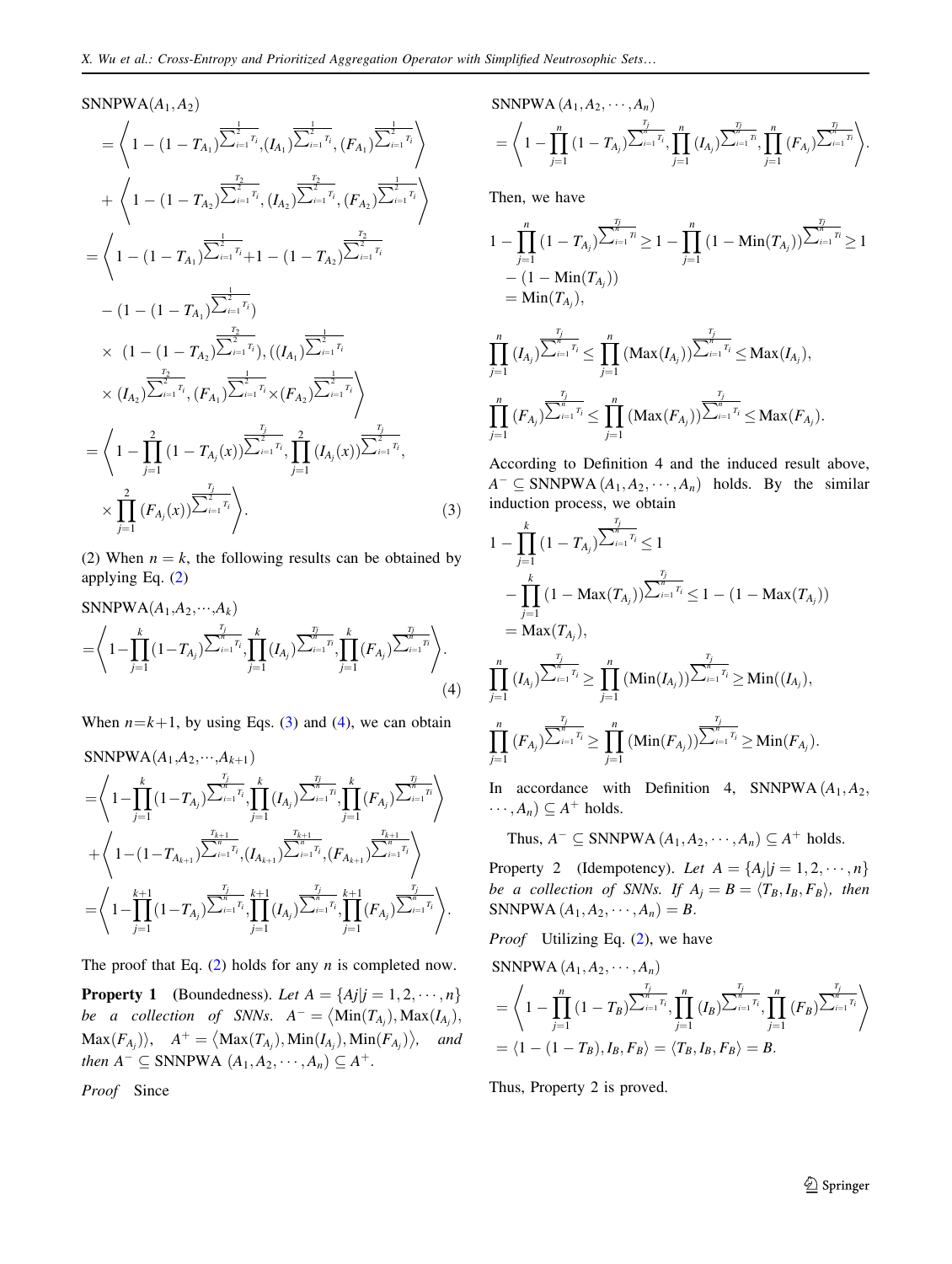<span id="page-5-0"></span>**Property 3** (Monotonity). If  $A = \{A_j | j = 1, 2, \dots, n\}$  and  $A^* = \{A_j^* | j = 1, 2, \cdots, n\}$  are two collections of SNNs. If  $A_j \subseteq A_j^*$  for  $j = 1, 2, \dots, n$ , then SNNPWA  $(A_1, A_2, \dots, A_n)$  $A_n) \subseteq \text{SNNPWA}(A_1^*, A_2^*, \cdots, A_n^*).$ 

Proof By applying Eq. [\(2\)](#page-3-0), the following result can be obtained:

$$
SNN PWA(A_1, A_2, \cdots, A_n)
$$
  
=  $\left\langle 1 - \prod_{j=1}^n (1 - T_{A_j})^{\sum_{i=1}^n T_i}, \prod_{j=1}^n (I_{A_j})^{\sum_{i=1}^n T_i}, \prod_{j=1}^n (F_{A_j})^{\sum_{i=1}^n T_i} \right\rangle$ 

SNNPWA $(A_1^*,A_2^*,\cdots,A_n^*)$  $=\left(1-\prod^{n}\right)$  $j=1$  $(1 - T_{A_j}^*)$  $\frac{T_j}{\sqrt{n}}$  $\sum_{i=1}^{n} \frac{n}{T_i}$  $j=1$  $(I_{A_j}^*)$  $\overline{\phantom{a}}^{T_j}$  $i=1$ <sup>T<sub>i</sub></sup> \*  $\prod^n$  $j=1$  $(F_{A_j}^*)$  $\overline{ }$   $\overline{ }$   $\overline{ }$   $\overline{ }$   $\overline{ }$   $\overline{ }$   $\overline{ }$   $\overline{ }$   $\overline{ }$   $\overline{ }$   $\overline{ }$   $\overline{ }$   $\overline{ }$   $\overline{ }$   $\overline{ }$   $\overline{ }$   $\overline{ }$   $\overline{ }$   $\overline{ }$   $\overline{ }$   $\overline{ }$   $\overline{ }$   $\overline{ }$   $\overline{ }$   $\overline{ }$   $\overline{ }$   $\overline{ }$   $\overline{$  $i=1$ <sup>T<sub>i</sub></sup>  $\sqrt{2}$ :

Because of  $Aj \subseteq Aj^*$ , we obtain  $T_{A_j} < T^*_{A_j}$ ,  $I_{A_j} > I^*_{A_j}$ ,  $F_{A_j} > F_{A_j}^*$  in accordance with Definition 4. Obviously, the inequality  $1 - T_{A_j} > 1 - T_{A_j}^*$  holds, and  $1 - \prod_{j=1}^n$  $(1 - T_{A_j}^*)$  $\overline{\nabla^n}$  $\frac{1}{(n-1)^{T_i}} > 1 - \prod^n$  $\prod\limits_{j=1}\left(1-T_{A_j}\right)$  $\overline{\nabla^n}$  $\sum_{i=1}^n T_i$ ,  $\prod_{i=1}^n$  $j=1$  $(I_{A_j}^*)$  $\overline{\nabla^n}$  $\sum_{i=1}^{T_i}$  $\prod_{i=1}^n$  $\prod\limits_{j=1}\left( I_{A_{j}}\right)$  $\frac{T_j}{\sqrt{n}}$  $\prod_{i=1}^{n}$  and  $\prod_{i=1}^{n}$  $j=1$  $(F_{A_j}^*)$  $\frac{T_j}{\sqrt{n}}$  $\frac{n}{i=1}$   $\frac{n}{i}$  <  $\prod$  $\prod\limits_{j=1}\left( F_{A_{j}}\right)$  $\frac{T_j}{\nabla^n}$  $i=1$ <sup>T<sub>i</sub></sup> hold as well.

According to Definition 4, clearly, SNNPWA  $(A_1, A_2, A_3)$  $\cdots, A_n) \subseteq \text{SNNPWA } (A_1^*, A_2^*, \cdots, A_n^*).$ 

**Definition 12** Let  $A = \{A_j | j = 1, 2, \dots, n\}$  be a collection of SNNs, and then the SNNPWG operator can be defined as follows:

$$
\text{SNNPWG}(A_1, A_2, \cdots, A_n) = A_1^{\frac{T_1}{\sum_{i=1}^n r_i}} \times A_2^{\frac{T_2}{\sum_{i=1}^n r_i}} \times \cdots \times A_n^{\frac{T_n}{\sum_{i=1}^n r_i}} = \prod_{j=1}^n A_j^{\frac{T_j}{\sum_{i=1}^n r_i}},\tag{5}
$$

where  $T_j = \prod_{k=1}^{j-1} S(A_k)(j = 2, \dots, n), T_1 = 1$ , and  $S(A_k)$  is the score function of  $A_k$ .

**Theorem 2** Let  $A = \{A_j | j = 1, 2, \dots, n\}$  be a SNS, and the following can be obtained by using Eq.  $(5)$ .

SNNPWG 
$$
(A_1, A_2, \dots, A_n)
$$
  
\n
$$
= \left\langle \prod_{j=1}^n T_{A_j}^{\frac{T_j}{\sum_{i=1}^n T_i}}, 1 - \prod_{j=1}^n (1 - I_{A_j})^{\frac{T_j}{\sum_{i=1}^n T_i}}, 1 - \prod_{j=1}^n (1 - F_{A_j})^{\frac{T_j}{\sum_{i=1}^n T_i}} \right\rangle.
$$
\n(6)

Proof According to Definition 12 and Definition 6, the proof of Eq. (6) can be proved in a similar proof manner.

(1) For  $n = 2$ , by using the operation defined in Definition 6, we have

$$
SNNPWG(A_1, A_2)
$$
\n
$$
= \left\langle T \frac{\sum_{i=1}^{T_2} \sum_{i=1}^{T_i} (1 - (1 - I_{A_1})^{\sum_{i=1}^{T_1} T_i}, 1 - (1 - F_{A_1})^{\sum_{i=1}^{T_2} T_i} \right\rangle}{\times \left\langle T \frac{\sum_{i=1}^{T_2} \sum_{i=1}^{T_i} (1 - (1 - I_{A_2})^{\sum_{i=1}^{T_2} T_i}, 1 - (1 - F_{A_2})^{\sum_{i=1}^{T_2} T_i} \right\rangle}
$$
\n
$$
= \left\langle \prod_{j=1}^{T_2} T \frac{\sum_{i=1}^{T_1} T_i}{A_j}, 1 - \prod_{j=1}^{T_2} (1 - I_{A_j})^{\sum_{i=1}^{T_2} T_i}, 1 - \prod_{j=1}^{T_2} (1 - F_{A_j})^{\sum_{i=1}^{T_2} T_i} \right\rangle.
$$
\n(7)

For  $n=k$ , if Eq. (6) holds, we can get

SNNPWG 
$$
(A_1, A_2, \dots, A_n)
$$
 =  $\left\langle \prod_{j=1}^n T_{A_j}^{\frac{T_j}{\sum_{i=1}^n T_i}}, 1 \right\rangle$   
-  $\prod_{j=1}^n (1 - I_{A_j})^{\frac{T_j}{\sum_{i=1}^n T_i}}, 1$   
-  $\prod_{j=1}^n (1 - F_{A_j})^{\frac{T_j}{\sum_{i=1}^n T_i}}$  (8)

(2) When  $n = k + 1$ , by applying Eqs. (7) and (8), we can obtain

$$
\begin{split} &\text{SNNPWG}\left(A_{1},A_{2},\cdots,A_{k+1}\right)\\ &=\Bigg\langle\prod_{j=1}^{r_{j}}T_{A_{j}}^{\frac{T_{j}}{n-1}\tau_{i}},1-\prod_{j=1}^{k}\left(1-I_{A_{j}}\right)^{\frac{T_{j}}{\sum_{i=1}^{n}\tau_{i}}},1-\prod_{j=1}^{k}\left(1-F_{A_{j}}\right)^{\frac{T_{j}}{\sum_{i=1}^{n}\tau_{i}}}\Bigg\rangle\\ &\times\Bigg\langle T_{A_{k+1}}^{\frac{T_{k+1}}{\sum_{i=1}^{n}\tau_{i}}},1-\left(1-I_{A_{k+1}}\right)^{\frac{T_{k+1}}{\sum_{i=1}^{n}\tau_{i}}},1-\left(1-F_{A_{k+1}}\right)^{\frac{T_{k+1}}{\sum_{i=1}^{n}\tau_{i}}}\Bigg\rangle\\ &=\Bigg\langle\prod_{j=1}^{k+1}T_{A_{j}}^{\frac{T_{j}}{\sum_{i=1}^{n}\tau_{i}}},1-\prod_{j=1}^{k+1}\left(1-I_{A_{j}}\right)^{\frac{T_{j}}{\sum_{i=1}^{n}\tau_{i}}},1-\prod_{j=1}^{k+1}\left(1-F_{A_{j}}\right)^{\frac{T_{j}}{\sum_{i=1}^{n}\tau_{i}}}\Bigg\rangle.\end{split}
$$

Equation (6) holds for  $n = k + 1$ , so Eq. (6) holds for any n, and the proof is completed.

Obviously, the SNNPWG operator has the following properties:

**Property 4** (Boundedness). Let  $A = \{A_j | j = 1, 2, \dots, n\}$ be a collection of SNNs.  $A^{-} = \langle \text{Min}(T_{A_j}), \text{Max}(I_{A_j}), \text{Max}(I_{A_j})\rangle$  $\langle (F_{A_j}) \rangle$ ,  $A^+ = \langle \text{Max}(T_{A_j}), \text{Min}(I_{A_j}), \text{Min}(F_{A_j}) \rangle$ , and then  $A^- \subseteq \text{SNNPWA}\left(A_1, A_2, \cdots, A_n\right) \subseteq A^+.$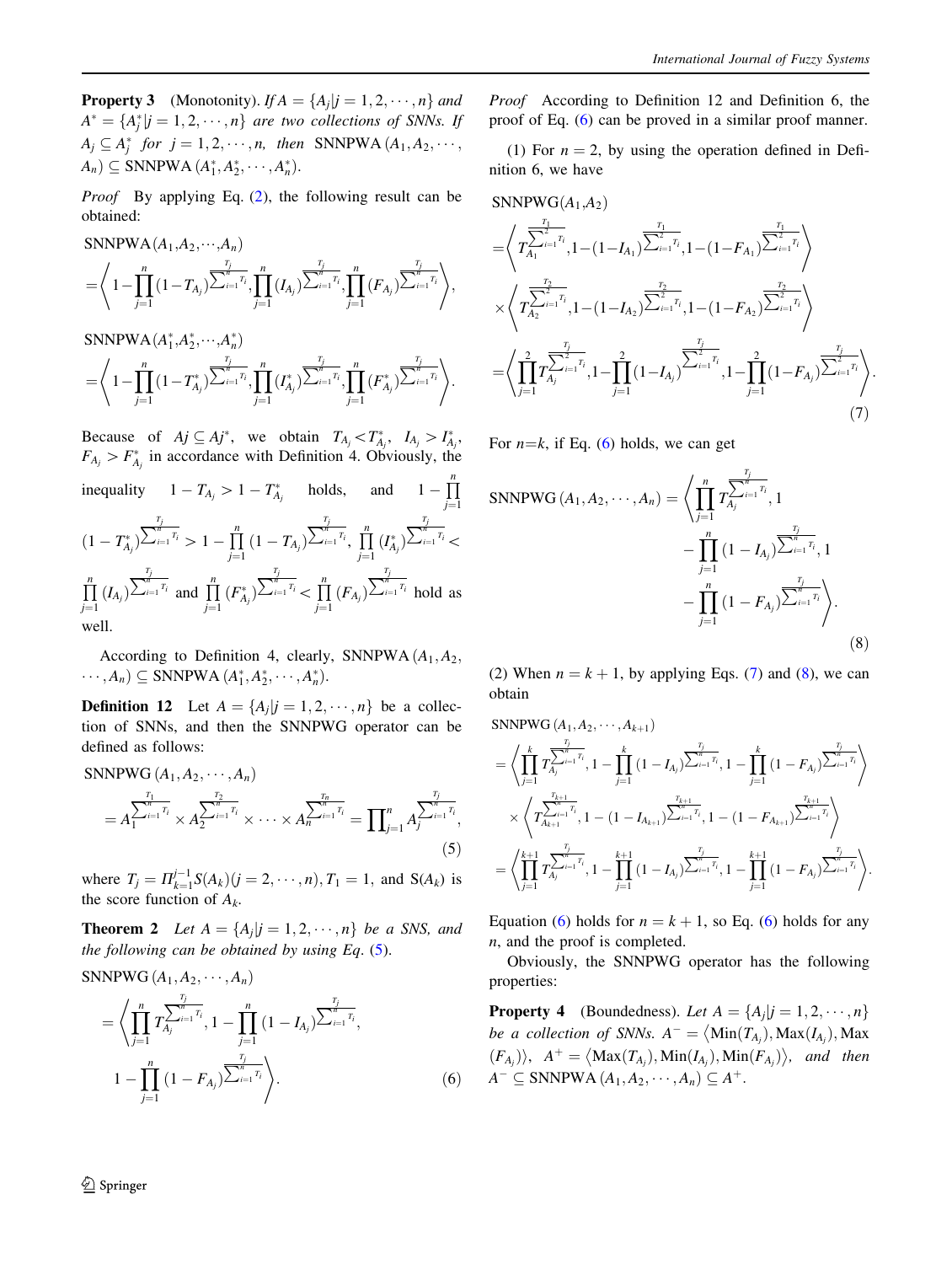<span id="page-6-0"></span>**Property 5** (Idempotency). Let  $A = \{A_j | j = 1, 2, \dots, n\}$ be a collection of SNNs. If  $A_i = B = \langle T_B, I_B, F_B \rangle$ , then SNNPWA  $(A_1, A_2, \cdots, A_n) = B$ .

**Property 6** (Monotonity). If  $A = \{A_j | j = 1, 2, \dots, n\}$  and  $A^* = \{A_j^* | j = 1, 2, \cdots, n\}$  are two collections of SNNs. If  $A_j \subseteq A_j^*$  for any j, then SNNPWA  $(A_1, A_2, \dots, A_n) \subseteq$ SNNPWA  $(A_1^*, A_2^*, \cdots, A_n^*)$ .

By a similar proof manner, the properties above can be proved.

#### 3.2 Cross-Entropy Measure for SNSs

The cross-entropy measure for SNSs was proposed by Ye [\[44](#page-11-0)], but it cannot be accepted in some specific cases, as shown in the example given by Peng et al. [[50](#page-12-0)].

Example 4 Let A<sup>1</sup> ¼ f g h i x; 0:1; 0; 0 and A<sup>2</sup> ¼ fhx; 0:9; 0; 0) be two SNSs, and  $B = \{ \langle x, 1, 0, 0 \rangle \}$  be the largest SNS. According to the cross-entropy measure for SNSs [\[44](#page-11-0)],  $S_1(A_1, B) = S_2(A_2, B) = 1$  can be obtained, which indicates that  $A_1$  is equal to  $A_2$ . However, it is not possible to discern which one is the best. As  $T_{A_2}(x) > T_{A_1}(x)$ ,  $I_{A_2}(x) =$  $I_{A_1}(x)$  and  $F_{A_2}(x) = F_{A_1}(x)$  for any x in X, it is clear that  $A_2$ is superior to  $A_1$ .

In order to overcome the shortcomings mentioned above, in this subsection, two new cross-entropy measures for SNSs are defined. Before defining the new cross-entropy measures, the following definition is required to be introduced to help us obtain the proof of the properties of the proposed cross-entropy measures later.

**Definition 13** A SNS A is greater than or equal to the other SNS B, denoted by  $A \geq B$  if and only if  $T_A \leq T_B$ ,  $I_A \geq I_B$  and  $F_A \geq F_B$ .

Next, the novel cross-entropy measures are defined.

**Definition 14** Let  $A$  and  $B$  be two SNSs, and then the cross-entropy between  $A$  and  $B$  can be defined as:

$$
(1)I_{SNS_1}(A, B) = \sum_{i=1}^{n} [\sin T_A(x_i) \times \sin(T_A(x_i) - T_B(x_i)) + \sin I_A(x_i) \times \sin(I_A(x_i) - I_B(x_i)) + \sin F_A(x_i) \times \sin(F_A(x_i) - F_B(x_i))]
$$

and

(2) 
$$
I_{SNS_2}(A, B) = \sum_{i=1}^{n} [\tan T_A(x_i) \times \tan(T_A(x_i) - T_B(x_i)) + \tan I_A(x_i) \times \tan(I_A(x_i) - I_B(x_i)) + \tan F_A(x_i) \times \tan(F_A(x_i) - F_B(x_i))],
$$

which can indicate the degree of discrimination of A from B. However,  $I_{\text{SNS}_1}(A, B)$  and  $I_{\text{SNS}_2}(A, B)$  is not symmetric

with respect to its argument. Therefore, a modified crossentropy measure based on  $I_{SNS_1}(A, B)$  and  $I_{SNS_2}(A, B)$  can be defined as follows:

- (1)  $D_{\text{SNS}_1}(A, B) = I_{\text{SNS}_1}(A, B) + I_{\text{SNS}_1}(B, A);$
- (2)  $D_{\text{SNS}_2}(A, B) = I_{\text{SNS}_2}(A, B) + I_{\text{SNS}_2}(B, A).$

Property 7 Let A and B be two SNNs. Define the degree of discrimination of A from B as  $D_{\rm SNS}(A, B)$ , and then the following properties hold:

- (1)  $D_{\text{SNS}_1}(A, B) = D_{\text{SNS}_1}(B, A)$  and  $D_{\text{SNS}_2}(A, B) =$  $D_{\text{SNS}_2}(B,A);$
- (2)  $D_{\text{SNS}_1}(A, B) = D_{\text{SNS}_1}(A^C, B^C)$ , and  $D_{\text{SNS}_2}(A, B) =$  $D_{\text{SNS}}(A^{\text{C}}, B^{\text{C}}),$ where  $A^C$  and  $B^C$  are the complement sets of A and B, respectively, as defined in Definition 4;
- (3)  $D_{\text{SNS}_1}(A, B) \ge 0$  (  $D_{\text{SNS}_1}(A, B) = 0$  if and only if  $A = B$ ) and  $D_{SNS_2}(A, B) \ge 0$  ( $D_{SNS_2}(A, B) = 0$  if and only if  $A = B$ ;
- (4) The larger the difference between A and B, the larger  $D_{\text{SNS}_1}(A, B)$  or  $D_{\text{SNS}_2}(A, B)$  will be.

Proof Obviously, it can be easily verified that (1) and (2) hold. Next, the proofs of (3) and (4) are shown in the following.

(3) Now, let us consider the following functions:

$$
f_1(x, y) = \sin(x) \times \sin(x - y) + \sin(y) \times \sin(y - x)
$$
 and  
=  $\sin(x - y) \times (\sin(x) - \sin(y))$  (9)

$$
f_2(x, y) = \tan(x) \times \tan(x - y) + \tan(y) \times \tan(y - x)
$$
  
=  $\tan(x - y) \times (\tan(x) - \tan(y))$  (10)

where  $x \in [0, 1]$  and  $y \in [0, 1]$ . Obviously, whether  $x \ge y$  or  $x \le y$ , the function  $f_1(x, y) \ge 0$  and  $f_2(x, y) \ge 0$  always hold.

According to Definition 14, the following Equation can be concluded:

$$
D_{SNS_1}(A, B) = I_{SNS_1}(A, B) + I_{SNS_1}(B, A)
$$
  
\n
$$
= \sum_{i=1}^n [\sin T_A(x_i) \times \sin(T_A(x_i) - T_B(x_i)) + \sin I_A(x_i) \times \sin(I_A(x_i) - I_B(x_i))
$$
  
\n
$$
+ \sin F_A(x_i) \times \sin(F_A(x_i) - F_B(x_i))] + \sum_{i=1}^n [\sin T_B(x_i) \times \sin(T_B(x_i) - T_A(x_i))]
$$
  
\n
$$
+ \sin I_B(x_i) \times \sin(I_B(x_i) - I_A(x_i)) + \sin F_B(x_i) \times \sin(F_B(x_i) - F_A(x_i))]
$$
  
\n
$$
= \sum_{i=1}^n [(\sin T_A(x_i) - \sin T_B(x_i)) \times \sin(T_A(x_i) - T_B(x_i)) + (\sin I_A(x_i) - \sin I_B(x_i))]
$$
  
\n
$$
\times \sin(I_A(x_i) - I_B(x_i)) + (\sin F_A(x_i) - \sin F_B(x_i)) \times \sin(F_A(x_i) - F_B(x_i))]
$$
\n(11)

Because  $\forall (T_A(x_i), T_B(x_i), I_A(x_i), I_B(x_i), F_A(x_i), F_B(x_i)) \in$ [0, 1] and  $f_1(x, y) \ge 0$  according to Eq. (9),  $(\sin T_A(x_i))$  $-\sin T_B(x_i)) \times \sin(T_A(x_i) - T_B(x_i)) \geq 0,$  (sin  $I_A(x_i) -$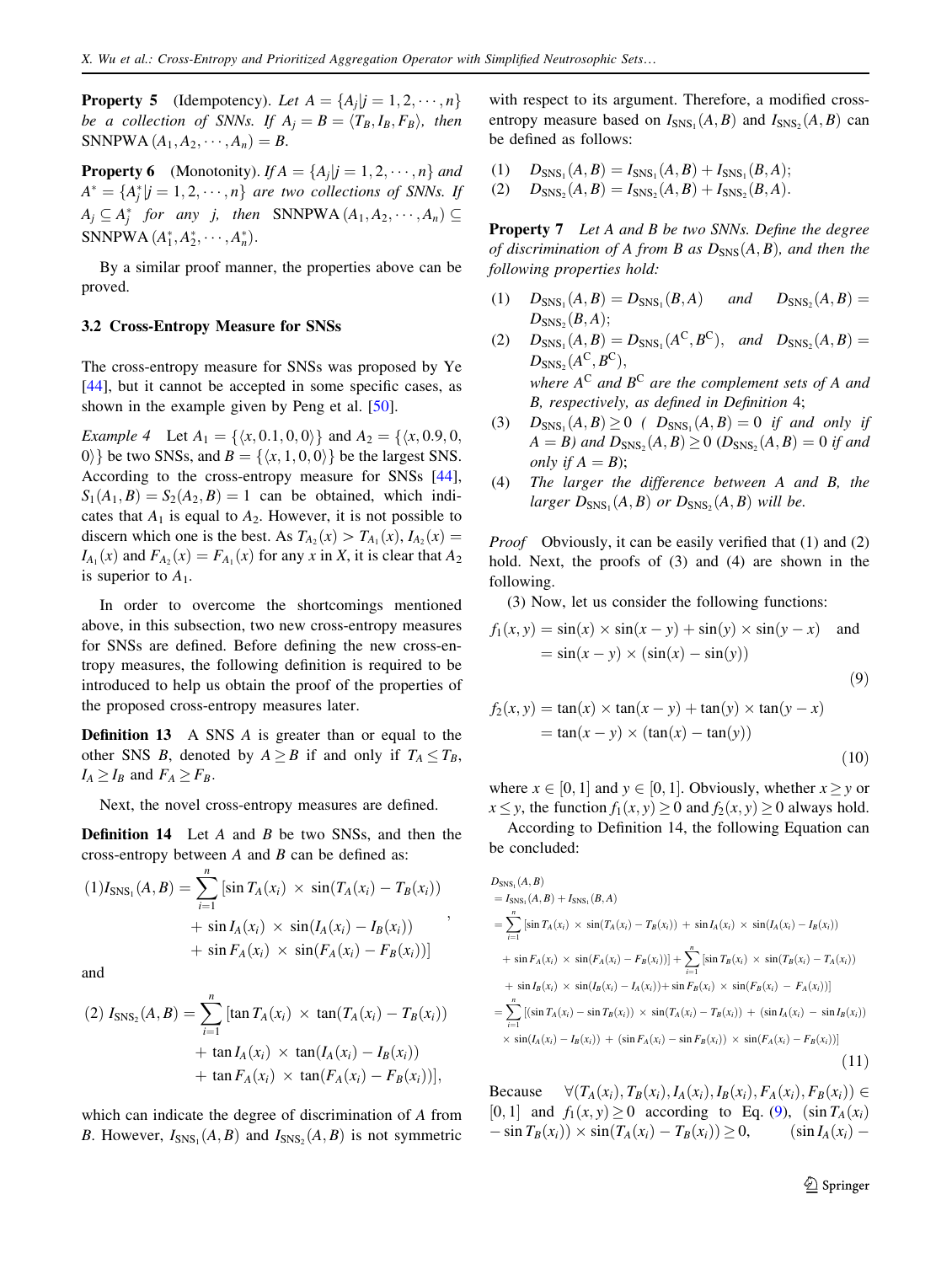<span id="page-7-0"></span>In accordance with Definition 14, we can obtain

$$
D_{\rm SNS_2}(A, B) = I_{\rm SNS_2}(B, A)
$$
  
=  $I_{\rm SNS_2}(A, B) + I_{\rm SNS_2}(B, A)$   
=  $\sum_{i=1}^{n} [\tan T_A(x_i) \times \tan(T_A(x_i) - T_B(x_i)) + \tan I_A(x_i) \times \tan(I_A(x_i) - I_B(x_i))$   
+  $\tan F_A(x_i) \times \tan(F_A(x_i) - F_B(x_i))] + \sum_{i=1}^{n} [\tan T_B(x_i) \times \tan(T_B(x_i) - T_A(x_i))$   
+  $\tan I_B(x_i) \times \tan(I_B(x_i) - I_A(x_i)) + \tan F_B(x_i) \times \tan(F_B(x_i) - F_A(x_i))]$   
=  $\sum_{i=1}^{n} [(\tan T_A(x_i) - \tan T_B(x_i)) \times \tan(T_A(x_i) - T_B(x_i)) + (\tan I_A(x_i) - \tan I_B(x_i))]$   
 $\times \tan(I_A(x_i) - I_B(x_i)) + (\tan F_A(x_i) - \tan F_B(x_i)) \times \tan(F_A(x_i) - F_B(x_i))].$  (12)

Similarly,  $\forall (T_A(x_i), T_B(x_i), I_A(x_i), I_B(x_i), F_A(x_i), F_B(x_i))$  $\in [0, 1]$ , and  $f_2(x, y) \ge 0$  according to Eq. [\(10](#page-6-0)); thus,  $\left(\tan T_A(x_i) - \tan T_B(x_i)\right) \times \tan(T_A(x_i) - T_B(x_i)) \geq 0$ ,  $\left(\tan I_A\right)$  $(x_i)$  tan  $I_B(x_i)$   $\times$  tan $(I_A(x_i) - I_B(x_i)) \geq 0$ , and  $(\tan F_A(x_i) \tan F_B(x_i)$   $\times$   $\tan(F_A(x_i) - F_B(x_i)) \geq 0$ . Therefore,  $D_{\text{SNS}}$ ,  $(A, B) \ge 0$  holds. Especially,  $D_{\text{SNS}}(A, B) = 0$  holds if and only if  $T_A(x_i) = T_B(x_i)$ ,  $I_A(x_i) = I_B(x_i)$ , and  $F_A(x_i) = F_B(x_i)$ , namely,  $A = B$ .

(4) Let  $A = \langle T_A, I_A, F_A \rangle$ ,  $B = \langle T_B, I_B, F_B \rangle$ , and  $C =$  $\langle T_C, I_C, F_C \rangle$  be three SNSs. Assume  $A \geq B \geq C$ . then according to Definition 13, we have  $T_A \ge T_B \ge T_C$ ,  $I_A \leq I_B \leq I_C$ , and  $F_A \leq F_B \leq F_C$ . By using Eq. ([11](#page-6-0)), we obtain

$$
D_{\text{SNS}_1}(A, C) = \sin(T_A - T_C) \times (\sin T_A - \sin T_C)
$$
  
+  $\sin(I_A - I_C)$   
×  $(\sin I_A - \sin I_C) + \sin(F_A - F_C)$   
×  $(\sin F_A - \sin F_C);$ 

$$
D_{\text{SNS}_1}(A, B) = \sin(T_A - T_B) \times (\sin T_A - \sin T_B)
$$
  
+  $\sin(I_A - I_B)$   
×  $(\sin I_A - \sin I_B) + \sin(F_A - F_B)$   
×  $(\sin F_A - \sin F_B);$ 

$$
D_{\text{SNS}_1}(B, C) = \sin(T_B - T_C) \times (\sin T_A - \sin T_C)
$$
  
+ 
$$
\sin(I_B - I_C)
$$
  
× 
$$
(\sin I_B - \sin I_C) + \sin(F_B - F_C)
$$
  
× 
$$
(\sin F_B - \sin F_C).
$$

Moreover, it is easy to conclude that the following inequality is correct.

$$
\sin(T_A - T_B) \times (\sin T_A - \sin T_B) \le \sin(T_A - T_C) \times (\sin T_A - \sin T_C);
$$

 $\sin(I_A - I_C) \times (\sin I_A - \sin I_C) \geq \sin(I_A - I_B) \times (\sin I_A)$  $-\sin I_B$ :

$$
\frac{\sin(F_A - F_C) \times (\sin F_A - \sin F_C) \ge \sin(F_A - F_B)}{\times (\sin F_A - \sin F_B)}\n.
$$

Clearly,  $D_{\text{SNS}_1}(A, C) \ge D_{\text{SNS}_1}(A, B)$  holds. Similarly,  $D_{\text{SNS}_1}(A, C) \ge D_{\text{SNS}_1}(B, C)$  holds

The similar proof can also be given for  $D_{\text{SNS}_2}$ .

In order to verify the effectiveness of the two proposed cross-entropy measures, the data of Example 4 is used again, and the results are obtained as follows:.

 $D_{\text{SNS}_1}(A_1, B) = 0.58094, \qquad D_{\text{SNS}_1}(A_2, B) = 0.00580,$  $D_{\text{SNS}_2}(A_1, B) = 1.83614$ , and  $D_{\text{SNS}_2}(A_2, B) = 0.02982$ .

Clearly, the problem pointed out by Peng et al. [\[50](#page-12-0)] can be solved by using the proposed cross-entropy measures.

## 4 The Ranking Method for MCDM Problems with Simplified Neutrosophic Information

The ranking method based on the SNNPWA and SNNPWG operators and the cross-entropy measure under simplified neutrosophic environment is presented to deal with MCDM problems.

Let  $A = \{A_1, A_2, \dots, A_m\}$  be a set of m alternatives and  $C = \{C_1, C_2, \dots, C_n\}$  be a set of *n* criteria. Assume that criterion prioritization relationships are  $C_1 \succ C_2$  $\cdots > C_n$ , and if  $i < j$ , then the priority of  $C_i$  is higher than that of  $C_i$ . The assessment value of the alternative  $A_i$  on the criterion  $C_i$  can be expressed in the following form:  $A_i(C_j) = \left\{ \left\langle C_j, T_{A_i}(C_j), I_{A_i}(C_j), F_{A_i}(C_j) \right\rangle \middle| C_j \in C \right\}.$  Suppose that  $D = \beta_{ij} = (A_i(C_j))_{m \times n}$  is a simplified neutrosophic decision matrix.

To rank the alternatives, we define a positive ideal solution and a negative ideal solution for SNNs denoted by  $A^+$  and  $A^-$ , and they are  $A^+ = \langle 1, 0, 0 \rangle$  and  $A^- = \langle 0, 0, 1 \rangle$ .

The decision process procedure of the proposed method is summarized as follows.

Step 1 Normalize the decision matrix.

First, the decision-making information  $\hat{\beta}_{ij}$  in the matrix  $\bar{D} = (\hat{\beta}_{ij})_{m \times n}$  must be normalized. The criteria can be classified into the benefit and cost types. The evaluation information does not need to be changed for the benefittype criteria; however, for the cost-type criteria, it must be transformed with the complement set.

The normalization of the decision matrices can be 7

expressed as  $\left\{\beta_{ij} = \hat{\beta}_{ij}, C_j \in B_T\right\}$  $\beta_{ij} = \widehat{\beta}_{ij}^c\;, C_j \in C_T$  $\overline{1}$  $\left\{\n\begin{array}{l}\n\frac{\partial}{\partial y} & \text{where } B_T \text{ is the set of} \\
\frac{\partial}{\partial y} & \frac{\partial}{\partial z} \\
\frac{\partial}{\partial z} & \frac{\partial}{\partial z} \\
\frac{\partial}{\partial z} & \frac{\partial}{\partial z} \\
\frac{\partial}{\partial x} & \frac{\partial}{\partial y} \\
\frac{\partial}{\partial z} & \frac{\partial}{\partial z}\n\end{array}\n\right\}$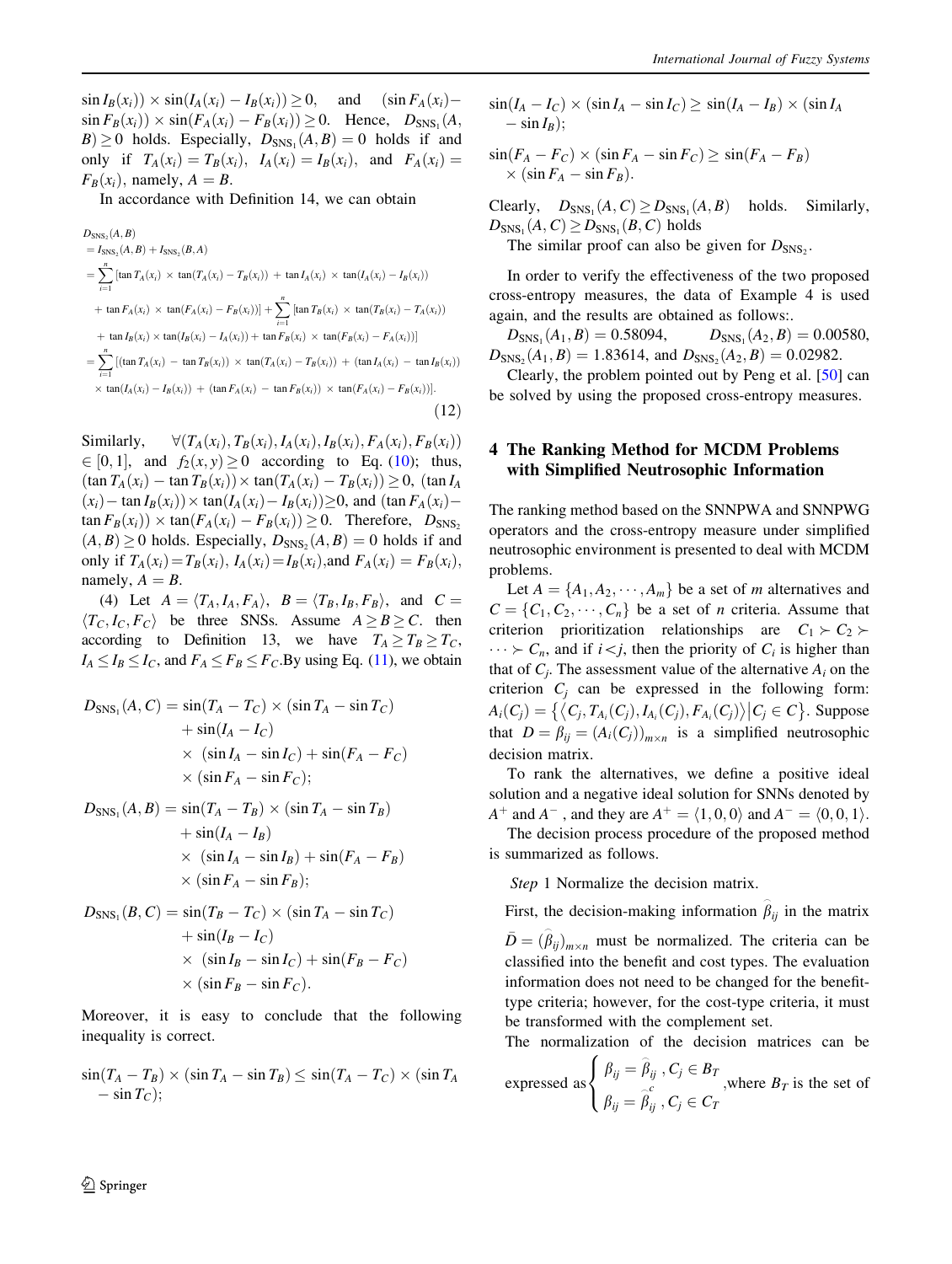<span id="page-8-0"></span>benefit-type criteria, and  $C_T$  is the set of cost-type criteria, and  $\hat{\overline{\beta}}_{ij}^C$  is complement set of  $\hat{\overline{\beta}}_{ij}$ .

The normalized decision matrix can be denoted by  $D = (\beta_{ii})_{m \times n}$ .

Step 2 Compute the aggregation results of each alternative  $A_i$ 

Compute the aggregation values of each alternative  $A_i$  by using Eq.  $(2)$  $(2)$  or  $(6)$  $(6)$ , and then, the SNNPWA or SNNPWG operator aggregation values are obtained.

Step 3 Determine the cross-entropy and ranking value  $S_{\beta_i}$  of each alternative  $A_i$ 

The cross-entropy values of each alternative  $A_i$  from the positive ideal solution  $A^+$  and the negative solution  $A^-$ are calculated by using Eqs. ([11\)](#page-6-0) and ([12\)](#page-7-0). Then  $S_{\beta_i}$  can be obtained based on the following equation:

$$
S_{\beta_i} = \frac{D_{\text{SNS}}(A_i, A^+)}{(D_{\text{SNS}}(A_i, A^+) + D_{\text{SNS}}(A_i, A^-)}
$$
(13)

Step 4 Select the best alternative by the ranking value  $S_{\beta_i}$ The smaller  $S_{\beta_i}$  is, the better the alternative is. According to  $S_{\beta_i}$ , the ranking of all alternatives is obtained and the best alternative is chosen.

#### 5 Illustrated Example

The MCDM problem with simplified neutrosophic information example is used to demonstrate the application of the proposed approach and the relative comparison analysis.

## 5.1 An Illustrative Example with Simplified Neutrosophic Information

The illustrative example is the supplier-selection problem of an automotive company in reality. Actually, supplier selection of an automotive company is quite complex, and the number of the related criteria is up to fourteen [\[55](#page-12-0)], including quality, delivery, reputation, risk, security, service, and so forth. Furthermore, normally, considering real situations of a specific automotive company from different aspects of company strategies, product features, etc., different criteria sets should be constructed for different situations. In order to verify the effectiveness of the proposed method on the representative supplier-selection problems, a simplified supplier selection of an automotive company [\[56](#page-12-0)] with four essential criteria is adopted.

Suppose that for an automotive company, which expects to select the most appropriate key components supplier, after first round assessment, five suppliers  $A_i(i = 1, 2, ...)$  $\cdots$ , 5) have been selected as alternatives for the final

evaluation. During evaluation, four criteria are chosen, including product quality  $(c_1)$ , relationship closeness  $(c_2)$ , price  $(c_3)$ , and delivery performance  $(c_4)$ . The prioritization relationship of the criteria is  $C_1 \succ C_2 \succ C_3 \succ C_4$ . The decision makers gave the evaluation values of all alternatives for each criterion with simplified netursophic information, and then, a simplified neutrosophic decision matrix  $\bar{D}$  is provided as follows:

$$
\bar{D} = (\hat{\beta}_{ij})_{5\times4}
$$
\n
$$
= \begin{bmatrix}\n\langle 0.7, 0.0, 0.1 \rangle \langle 0.6, 0.1, 0.2 \rangle \langle 08, 0.7, 0.6 \rangle \langle 0.5, 0.2, 0.3 \rangle \\
\langle 0.4, 0.2, 0.3 \rangle \langle 0.7, 0.1, 0.0 \rangle \langle 0.1, 0.1, 0.6 \rangle \langle 0.5, 0.3, 0.6 \rangle \\
\langle 0.5, 0.2, 0.2 \rangle \langle 0.4, 0.1, 0.2 \rangle \langle 0.1, 0.1, 0.4 \rangle \langle 0.4, 0, 1, 0.2 \rangle \\
\langle 0.7, 0.3, 0.2 \rangle \langle 0.5, 0.3, 0.2 \rangle \langle 0.3, 0.2, 0.5 \rangle \langle 0.6, 0.1, 0.1 \rangle \\
\langle 0.6, 0.5, 0.1 \rangle \langle 0.7, 0.1, 0.1 \rangle \langle 0.1, 0.2, 0.9 \rangle \langle 0.8, 0.1, 0.0 \rangle\n\end{bmatrix}.
$$

The following shows the decision-making procedure by means of the SNNPWA operator.

Step 1 Normalize the decision matrix.

The price  $(c_3)$  is considered as cost-criterion, others are considered as benefit-criteria. Therefore, the decision

martrix  $\bar{D} = (\hat{\beta}_{ij})_{5 \times 4}$  can be normalized as

$$
D = (\beta_{ij})_{5\times4}
$$
\n
$$
= \begin{bmatrix}\n\langle 0.7, 0.0, 0.1 \rangle \langle 0.6, 0.1, 0.2 \rangle \langle 0.6, 0.7, 0.8 \rangle \langle 0.5, 0.2, 0.3 \rangle \\
\langle 0.4, 0.2, 0.3 \rangle \langle 0.7, 0.1, 0.0 \rangle \langle 0.6, 0.1, 0.1 \rangle \langle 0.5, 0.3, 0.6 \rangle \\
\langle 0.5, 0.2, 0.2 \rangle \langle 0.4, 0.1, 0.2 \rangle \langle 0.4, 0.1, 0.1 \rangle \langle 0.4, 0, 1, 0.2 \rangle \\
\langle 0.7, 0.3, 0.2 \rangle \langle 0.5, 0.3, 0.2 \rangle \langle 0.5, 0.2, 0.3 \rangle \langle 0.6, 0.1, 0.1 \rangle \\
\langle 0.6, 0.5, 0.1 \rangle \langle 0.7, 0.1, 0.1 \rangle \langle 0.9, 0.2, 0.1 \rangle \langle 0.8, 0.1, 0.0 \rangle\n\end{bmatrix}.
$$

Step 2 Compute the aggregation results of each alternative  $A_i$ 

The SNNPWA operator aggregation values  $\beta_i$  for each alternative  $A_i$  are obtained by applying Eq. [\(2](#page-3-0)). The results are:  $\beta_1 = \langle 0.64167, 0.0, 0.180645 \rangle$ ,  $\beta_2 = \langle 0.60339,$ 0.12859, 0.0 $\langle \beta_3 \rangle = \langle 0.42117, 0.11463, 0.16456 \rangle$ ,  $\beta_4 =$  $\langle 0.60639, 0.23802, 0.19470 \rangle$  and  $\beta_5 = \langle 0.76401,$  $0.19314, 0.0$ .

Step 3 Determine the cross-entropy and ranking value  $S_{\beta_i}$ of each alternative  $A_i$ 

Calculate the cross-entropy  $D_{SNS}$  of  $\beta_i (i = 1, 2, \dots, 5)$ from  $A^+ = \langle 1, 0, 0 \rangle$  and  $A^- = \langle 0, 0, 1 \rangle$  by applying Eqs. [\(11](#page-6-0)) and ([12\)](#page-7-0), and obtain the  $S_{\beta_i}$  value by utilizing Eq. (13). The results are shown in Tables [1](#page-9-0) and [2.](#page-9-0)

Step 4 Select the best alternative by the ranking value  $S_{\beta_i}$ .

According to the  $S_{\beta_i}$  value in Tables [1](#page-9-0) and [2,](#page-9-0) the ranking of five alternatives is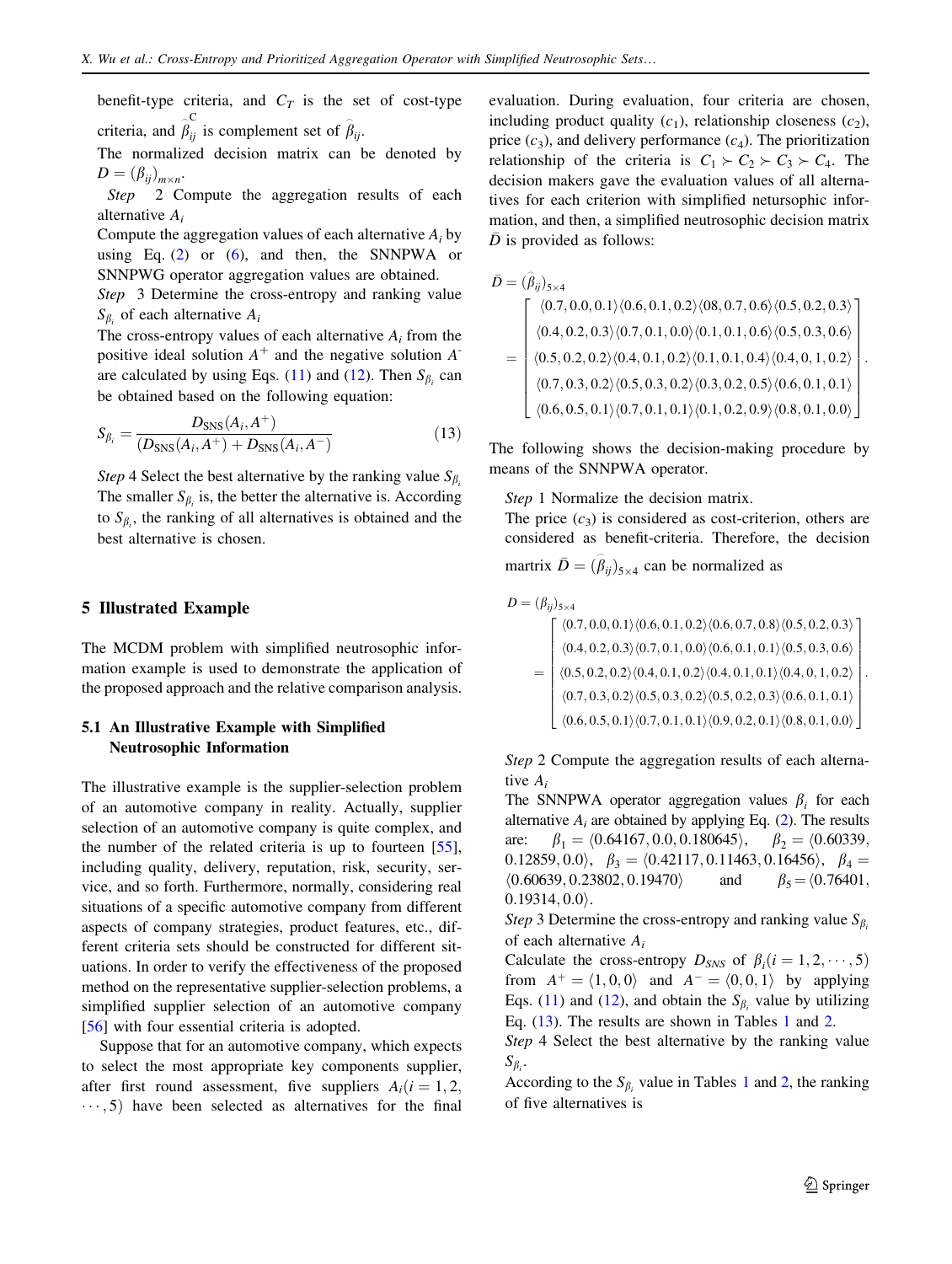<span id="page-9-0"></span>**Table 1** The cross-entropy  $D_{\text{SNS}_1}$  and the ranking values  $S_{\beta_i}$ 

|           | $D_{\rm SNS_1}(\beta_i, A^+)$ | $D_{\rm SNS_1}(\beta_i, A^-)$ | $S_{\beta_i}$ |
|-----------|-------------------------------|-------------------------------|---------------|
| $\beta_1$ | 0.11748                       | 0.84182                       | 0.12246       |
| $\beta_2$ | 0.12230                       | 1.0465                        | 0.10463       |
| $\beta_3$ | 0.27660                       | 0.68276                       | 0.28831       |
| $\beta_4$ | 0.19718                       | 0.84762                       | 0.18872       |
| $\beta_5$ | 0.07183                       | 1.22353                       | 0.05545       |

**Table 2** The cross-entropy  $D_{\text{SNS}_2}$  and the ranking values  $S_{\beta_i}$ 

|           | $D_{\text{SNS}_2}(\beta_i, A^+)$ | $D_{\text{SNS}_2}(\beta_i, A^-)$ | $S_{\beta_i}$ |
|-----------|----------------------------------|----------------------------------|---------------|
| $\beta_1$ | 0.33681                          | 2.02965                          | 0.14233       |
| $\beta_2$ | 0.38036                          | 2.91714                          | 0.11535       |
| $\beta_3$ | 0.76585                          | 1.75200                          | 0.30417       |
| $\beta_4$ | 0.45649                          | 1.95535                          | 0.18927       |
| $\beta_5$ | 0.18236                          | 3.38175                          | 0.05117       |

 $A_5 \succ A_2 \succ A_1 \succ A_4 \succ A_3.$ 

In the following, we utilize the SNNPWG operator in the decision-making procedure.

Step 1 Normalize the decision matrix.

This step is the same as that of the decision-making procedure by means of the SNNPWA operator and thus omitted here.

Step 2 Compute the aggregation results of each alternative  $A_i$ .

Compute the SNNPWG operator aggregation values  $\beta_i$ for the alternative  $A_i$  by applying Eq. ([5\)](#page-5-0), and the result is shown in the following.  $\beta_1 = (0.63309, 0.18638,$ 0.29952),  $\beta_2 = \langle 0.57704, 0.14348 \rangle$ ,  $\beta_3 = \langle 0.41797, 0.1$  $2064, 0.17304$ ,  $\beta_4 = \langle 0.58833, 0.25650, 0.20565 \rangle$ , and  $\beta_5 = \langle 0.72538, 0.27040, 0.08057 \rangle$ .

Step 3 Determine the cross-entropy and ranking values  $S_{\beta_i}$  of each alternative  $A_i$ .

By applying Eqs.  $(11)$  $(11)$  and  $(12)$  $(12)$ , calculate the crossentropy  $D_{SNS}$  of  $\beta_i (i = 1, 2, \dots, 5)$  from  $A^+ = \langle 1, 0, 0 \rangle$ and  $A^- = \langle 0, 0, 1 \rangle$ , and obtain the value of  $S_{\beta_i}$  by applying Eq. ([13\)](#page-8-0). The results are shown in Tables 3 and 4.

Step 4 Select the best alternative by the ranking value  $\mathcal{S}_{\beta_i}$ .

According to the  $S_{\beta_i}$  value shown in Tables 3 and 4, the ranking of all alternatives is

$$
A_5 \succ A_2 \succ A_4 \succ A_1 \succ A_3.
$$

From the above results, we can see that the best alternative is  $A_5$ , but the worst alternative is  $A_3$  no matter which proposed aggregation operator is used.

## 5.2 A Comparison Analysis

In order to verify the effectiveness of proposed method, a comparison analysis is carried out with other four repre-sentative methods [\[43–45](#page-11-0), [57](#page-12-0)] by using the same illustrative example and the same weight. Among four representative methods, three methods are proposed by Ye [\[43–45](#page-11-0)], the other one is proposed by Liu and Wang [\[57](#page-12-0)]. Meanwhile, the weight for each criterion in the illustrative example is still calculated using the PA operator.

Given the same decision information on the simplified supplier-selection problem under simplified neutrosophic environment, the final results of all compared methods is shown in Table [5](#page-10-0). If the aggregation operators proposed by Ye [\[43](#page-11-0)] are used, for  $F_w$ , the final ranking is  $A_5 \succ A_2 \succ A_3 \succ A_4 \succ A_1$ ; for  $G_w$ , the final raking is  $A_2 \rightarrow A_5 \rightarrow A_1 \rightarrow A_3 \rightarrow A_4$ . Clearly, the best alternative is  $A_5$  or  $A_2$ , and the worst alternative is  $A_1$  or  $A_4$ . If the methods of Ye [[44,](#page-11-0) [45\]](#page-11-0) are used, the final rankings are  $A_5 \succ A_2 \succ A_1 \succ A_4 \succ A_3$  or  $A_5 \succ A_4 \succ A_3 \succ A_2 \succ A_1$ , and the best alternative is  $A_5$  while the worst alternative is  $A_1$  or  $A_3$ . However, if the proposed methods and Liu and Wang's methods [\[57](#page-12-0)] are utilized, the best alternative and worst alternative are the same, that is,  $A_5$  and  $A_3$ , but the final rankings are slightly different.

There are three reasons why different rankings exist in the proposed method and other previous methods:

(1) The operations of SNSs [\[43](#page-11-0)] conflicts with the theory that the sum of an arbitrary value and the maximum value should be equal to the maximum one, as explained in Example 1. And the cross-entropy measure given in [\[44](#page-11-0)] has the lacks as discussed in

**Table 3** The cross-entropy  $D_{\text{SNS}_1}$  and ranking values  $S_{\beta_i}$ 

|           | $D_{\rm SNS_1}(\beta_i, A^+)$ | $D_{\rm SNS_1}(\beta_i, A^-)$ | $S_{\beta_i}$ |
|-----------|-------------------------------|-------------------------------|---------------|
| $\beta_1$ | 0.21103                       | 0.73658                       | 0.22269       |
| $\beta_2$ | 0.17410                       | 0.80195                       | 0.17837       |
| $\beta_3$ | 0.28356                       | 0.67176                       | 0.29682       |
| $\beta_4$ | 0.22070                       | 0.82700                       | 0.21065       |
| $\beta_5$ | 0.12612                       | 1.11666                       | 0.10148       |

**Table 4** The cross-entropy  $D_{\text{SNS}_2}$  and ranking values  $S_{\beta}$ 

|           | $D_{\text{SNS}_2}(\beta_i, A^+)$ | $D_{\text{SNS}_2}(\beta_i, A^-)$ | $S_{\beta_i}$ |
|-----------|----------------------------------|----------------------------------|---------------|
| $\beta_1$ | 0.44743                          | 1.62680                          | 0.21571       |
| $\beta_2$ | 0.46216                          | 1.91710                          | 0.19424       |
| $\beta_3$ | 0.77785                          | 1.71456                          | 0.31209       |
| $\beta_4$ | 0.50100                          | 1.88707                          | 0.20979       |
| $\beta_5$ | 0.27234                          | 2.79991                          | 0.08865       |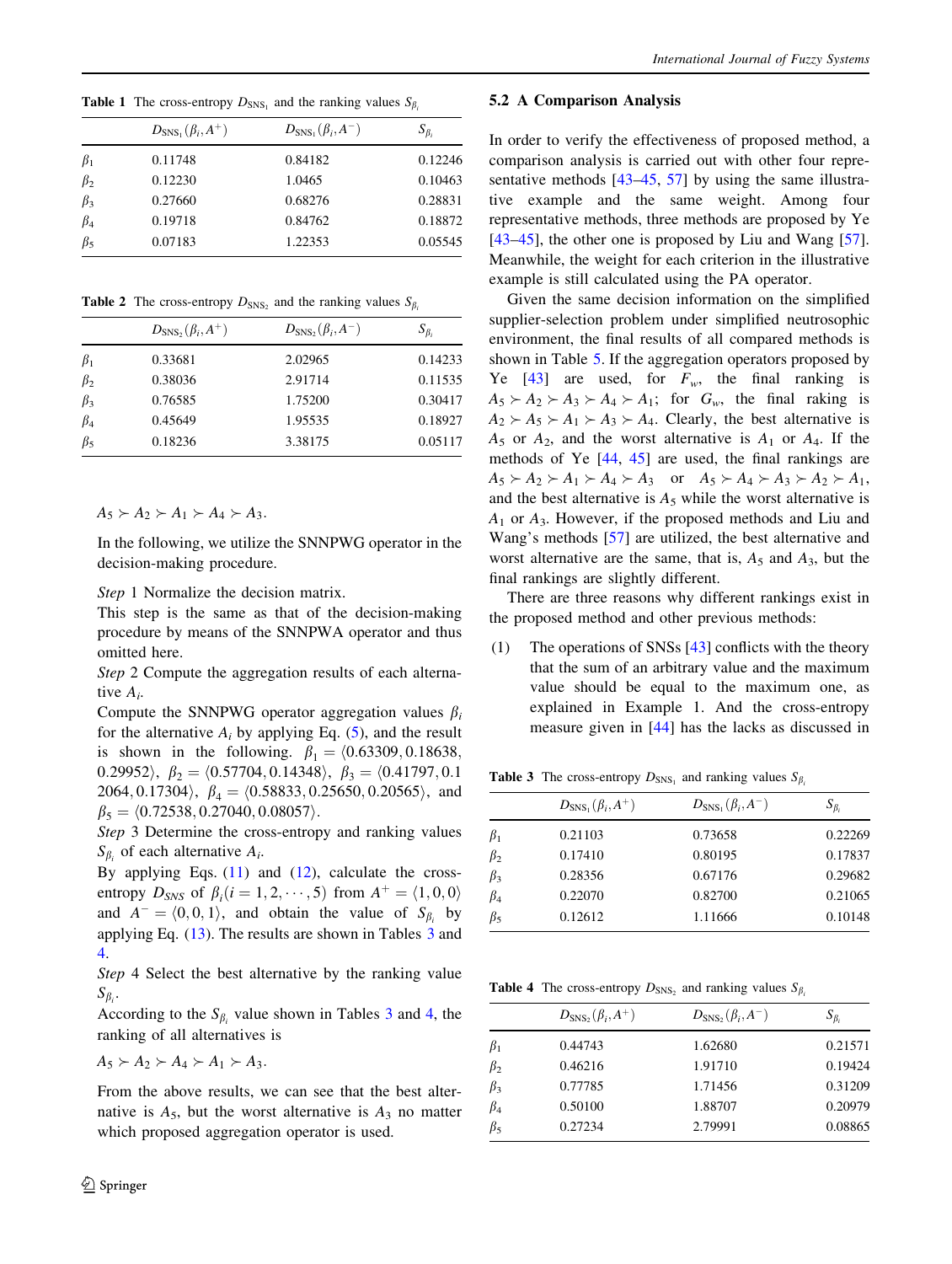<span id="page-10-0"></span>

| <b>Table 5</b> The results of different<br>methods for the illustrated | Method                                             | The final ranking                             |
|------------------------------------------------------------------------|----------------------------------------------------|-----------------------------------------------|
| example                                                                | Aggregation result $F_w$ of Ye [43]                | $A_5 \succ A_2 \succ A_3 \succ A_4 \succ A_1$ |
|                                                                        | Aggregation result $G_w$ of Ye [43]                | $A_2 \succ A_5 \succ A_1 \succ A_3 \succ A_4$ |
|                                                                        | Ye [44]                                            | $A_5 \succ A_2 \succ A_1 \succ A_4 \succ A_3$ |
|                                                                        | Ye [45]                                            | $A_5 \succ A_4 \succ A_3 \succ A_2 \succ A_1$ |
|                                                                        | Liu and Wang $[57]$                                | $A_5 \succ A_2 \succ A_1 \succ A_4 \succ A_3$ |
|                                                                        | The proposed approach based on the SNNPWA operator | $A_5 \succ A_2 \succ A_1 \succ A_4 \succ A_3$ |
|                                                                        | The proposed approach based on the SNNPWG operator | $A_5 \succ A_2 \succ A_4 \succ A_1 \succ A_3$ |

Example 4, that is, the cross- entropy of two different SNNs to the same SNN may be equal.

- (2) The cosine similarity measure [\[43](#page-11-0)] between SNSs has the lacks as discussed in Example 2, that is, the similarity measure only considers the comparison with the positive ideal solution  $\langle 1, 0, 0 \rangle$  and ignores the negative ideal solution  $(0, 0, 1)$ .
- (3) The previous methods were established by combining different operations of SNSs [\[43](#page-11-0)] with cross-entropy measure [\[44](#page-11-0)], correlation coefficients [\[45](#page-11-0)], and aggregation operators [[43,](#page-11-0) [57\]](#page-12-0).

Besides, the proposed method and the method of Liu and Wang [[57\]](#page-12-0) can obtain the same best and worst alternatives, but the final raking slightly varied. This is because the SNNPWA operator emphasizes the overall truthmembership of criteria, and the SNNPWG operator emphasizes the overall indeterminacy-membership and falsity- membership of criteria.

In summary, from the above analysis, it is concluded that the proposed method is more reasonable and reliable than the existing methods; meanwhile, the proposed method has several advantages: (1) The new proposed cross-entropy measures can overcome the shortcoming of the cross-entropy measure of Ye [[44\]](#page-11-0). (2) The SNNPWA and SNNPWG aggregation operators can compute the weighted vector of criteria, but they do not need to give the values by decision-maker in advance. (3) The improved operation of SNSs  $[50, 51]$  $[50, 51]$  $[50, 51]$  $[50, 51]$  $[50, 51]$  is adopted to effectively make up the previous method's shortcomings [[43\]](#page-11-0).

#### 6 Conclusions

SNSs can be utilized to solve the indeterminate and inconsistent information that exists in the real world but which FSs and IFSs cannot deal with. Considering the advantages of SNSs, several methods of SNSs were put forward and used to solve MCDM problems. However, there are some shortcomings in those methods [\[43](#page-11-0), [44](#page-11-0)]. Therefore, two novel cross-entropy measures are put forward to overcome the shortcomings of the previously proposed cross-entropy measure [[44\]](#page-11-0). Based on the SNNPWA and SNNPWG aggregation operators, a MCDM method was established. Utilizing the proposed method, the best and the worst alternative can be identified easily.

In this paper, the main contributions are two novel cross-entropy measure that were put forward to overcome the shortcomings of the existing methods as discussed by Peng et al. [\[50](#page-12-0), [51\]](#page-12-0), and the SNNPWA and SNNPWG operators that were inferred from the PA operator to solve the MCDM problems with incomplete weight information. Finally, the comparison results produced by different methods can show the effectiveness of the proposed method.

In the future, according to the different requirements in the real-world applications, how to optimize the score function could form the scope of discussion and further detailed study.

Acknowledgments The author would like to thank the editors and the anonymous referees for their valuable and constructive comments and suggestions that greatly help the improvement of this paper. This work is supported by the National Natural Science Foundation of China (Nos 71571193, 71271218, and 71431006).

# References

- 1. Zadeh, L.A.: Fuzzy sets. Inf. Control 8(3), 338–353 (1965)
- 2. Yager, R.R.: Multiple objective decision-making using fuzzy sets. Int. J. Man-Mach. Stud. 9(4), 375–382 (1997)
- 3. Khatibi, V., Montazer, G.A.: Intuitionistic fuzzy set vs. fuzzy set application in medical pattern recognition. Artif. Intell. Med. 47(1), 43–52 (2009)
- 4. Atanassov, K.T.: Intuitionistic fuzzy sets. Fuzzy Sets Syst. 20(1), 87–96 (1986)
- 5. Gau, W.L., Buehrer, D.J.: Vague sets. IEEE Trans. Syst. Man Cybern. 23(2), 610–614 (1993)
- 6. Liu, H.W., Wang, G.J.: Multi-criteria decision-making methods based on intuitionistic fuzzy sets. Eur. J. Oper. Res. 179(1), 200–233 (2007)
- 7. Pei, Z., Zheng, L.: A novel approach to multi-attribute decision making based on intuitionistic fuzzy sets. Expert Syst. Appl. 39(3), 2560–2566 (2012)
- 8. Yu, D.J.: Multi-criteria decision making based on generalized prioritized aggregation operators under intuitionistic fuzzy environment. Int. J. Fuzzy Syst. 15(1), 47–54 (2013)
- 9. Tan, C.Q., Chen, X.H.: Dynamic similarity measures between intuitionistic fuzzy sets and its application. Int J Fuzzy Syst. 16(4), 511–519 (2014)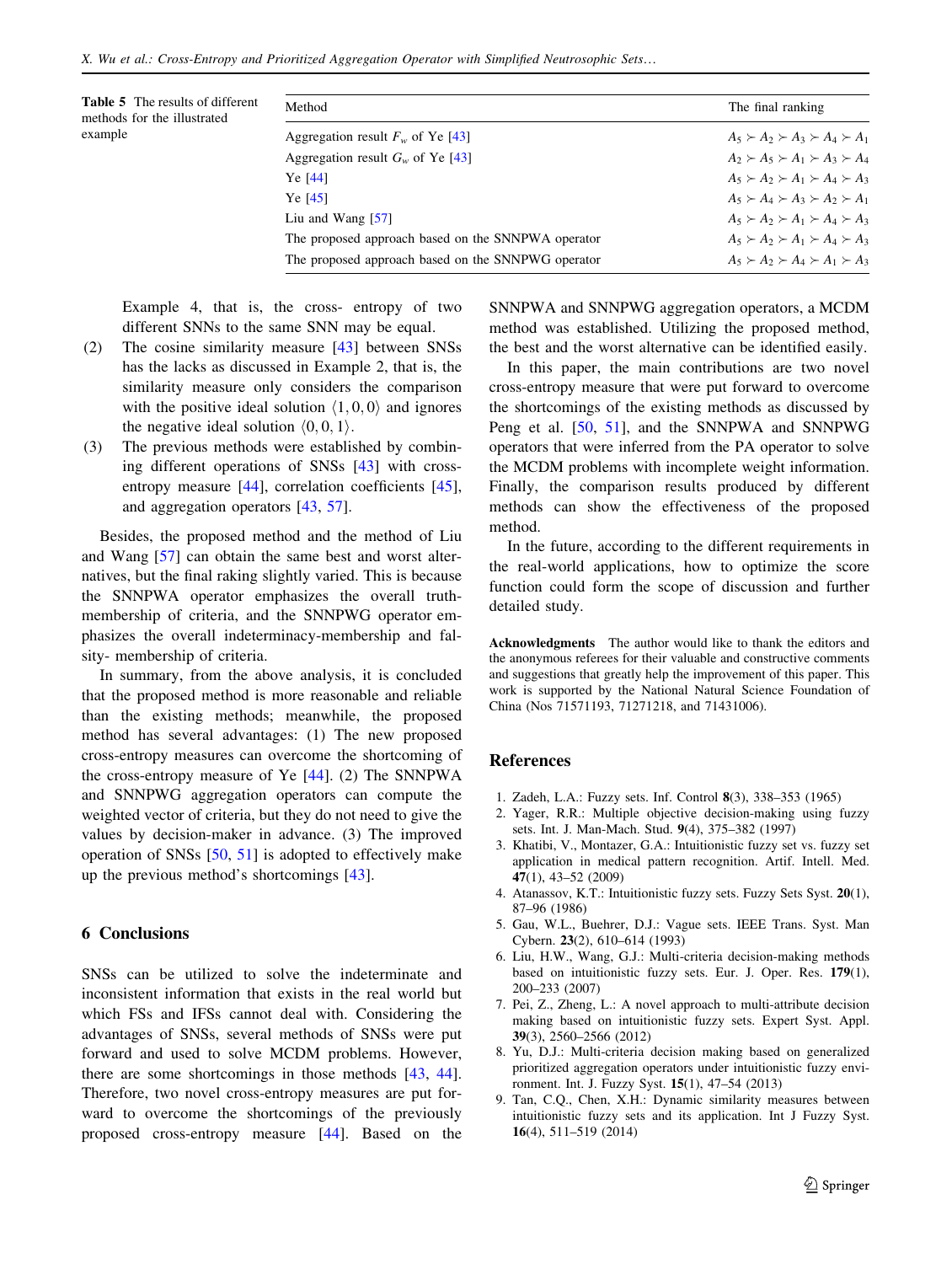- <span id="page-11-0"></span>10. Tao, Z.F., Chen, H.Y., Zhou, L.G., Liu, J.P.: A generalized multiple attributes group decision making approach based on intuitionistic fuzzy sets. Int. J. Fuzzy Syst. 16(2), 184–195 (2014)
- 11. Wang, J.Q., Zhou, P., Li, K.J., Zhang, H.Y., Chen, X.H.: Multicriteria decision-making method based on normal intuitionistic fuzzy-induced generalized aggregation operator. TOP 22, 1103–1122 (2014)
- 12. Puri, J., Yadav, S.P.: Intuitionistic fuzzy data envelopment analysis: an application to the banking sector in India. Expert Syst. Appl. 42(11), 4982–4998 (2015)
- 13. De, S.K., Biswas, R., Roy, A.R.: An application of intuitionistic fuzzy sets in medical diagnosis. Fuzzy Sets Syst. 117(2), 209–213 (2001)
- 14. Shinoj, T.K., Sunil, J.J.: Intuitionistic fuzzy multisets and its application in medical diagnosis. Int. J. Math. Comput. Sci. 6, 34–37 (2012)
- 15. Vlachos, I.K., Sergiadis, G.D.: Intuitionistic fuzzy information– applications to pattern recognition. Pattern Recognit. Lett. 28(2), 197–206 (2007)
- 16. Li, D.F., Cheng, C.T.: New similarity measures of intuitionistic fuzzy sets and application to pattern recognitions. Pattern Recognit. Lett. 23(1), 221–225 (2002)
- 17. Joshi, B.P., Kumar, S.: Fuzzy time series model based on intuitionistic fuzzy sets for empirical research in stock market. Int. J. Appl. Evol. Comput. 3(4), 71–84 (2012)
- 18. Li, L., Yang, J., Wu, W.: Intuitionistic fuzzy hopfield neural network and its stability. Neural Netw. World 21(5), 461–472 (2011)
- 19. Khatibi, V., Iranmanesh, H., Keramati, A.: A neuro-IFS intelligent system for marketing strategy selection. Innov. Comput. Technol. 241, 61–70 (2011)
- 20. Atanassov, K.T., Gargov, G.: Interval valued intuitionistic fuzzy sets. Fuzzy Sets Syst. 31(3), 343–349 (1989)
- 21. Yue, Z., Jia, Y.: An application of soft computing technique in group decision making under interval-valued intuitionistic fuzzy environment. Appl. Soft Comput. 13(5), 2490–2503 (2013)
- 22. Yu, D.J., Merigó, J.M., Zhou, L.G.: Interval-valued multiplicative intuitionistic fuzzy preference relations. Int. J. Fuzzy Syst. 15(4), 412–422 (2013)
- 23. Wang, J.Q., Han, Z.Q., Zhang, H.Y.: Multi-criteria group decision-making method based on intuitionistic interval fuzzy information. Group Decis. Negot. 23(4), 715–733 (2014)
- 24. Wei, G.W.: Approaches to interval intuitionistic trapezoidal fuzzy multiple attribute decision making with incomplete weight information. Int. J. Fuzzy Syst. 17(3), 484–489 (2015)
- 25. De Miguel, L., Bustince, H., Fernandez, J., Induráin, E., Kolesárová, A., Mesiar, R.: Construction of admissible linear orders for interval-valued Atanassov intuitionistic fuzzy sets with an application to decision making. Inf. Fusion 27, 189–197 (2016)
- 26. Torra, V.: Hesitant fuzzy sets. Int. J. Intell. Syst. 25(6), 529–539 (2010)
- 27. Chen, N., Xu, Z.S., Xia, M.M.: Interval-valued hesitant preference relations and their applications to group decision making. Knowl.-Based Syst. 37, 528–540 (2013)
- 28. Wang, J.Q., Wu, J.T., Wang, J., Zhang, H.Y., Chen, X.H.: Multicriteria decision-making methods based on the Hausdorff distance of hesitant fuzzy linguistic numbers. Soft. Comput. 20(4), 1621–1633 (2016)
- 29. Wang, J., Wang, J.Q., Zhang, H.Y., Chen, X.H.: Multi-criteria group decision-making approach based on 2-tuple linguistic aggregation operators with multi-hesitant fuzzy linguistic information. Int. J. Fuzzy Syst. 18(1), 81–97 (2016)
- 30. Zhou, H., Wang, J., Zhang, H.Y., Chen, X.H.: Linguistic hesitant fuzzy multi-criteria decision-making method based on evidential reasoning. Int. J. Syst. Sci. 47(2), 314–327 (2016)
- 31. Wang, J., Wang, J.Q., Zhang, H.Y., Chen, X.H.: Multi-criteria decision-making based on hesitant fuzzy linguistic term sets: an outranking approach. Knowl.-Based Syst. 86, 224–236 (2015)
- 32. Tian, Z.P., Wang, J., Wang, J.Q., Chen, X.H.: Multi-criteria decision-making approach based on gray linguistic weighted Bonferroni mean operator. Int. Trans. Oper. Res. (2015). doi:[10.](http://dx.doi.org/10.1111/itor.12220) [1111/itor.12220](http://dx.doi.org/10.1111/itor.12220)
- 33. Peng, J.J., Wang, J.Q., Wu, X.H., Zhang, H.Y., Chen, X.H.: The fuzzy cross-entropy for intuitionistic hesitant fuzzy sets and its application in multi-criteria decision-making. Int. J. Syst. Sci. 46(13), 2335–2350 (2015)
- 34. Wang, H., Smarandache, F., Zhang, Y.Q., Sunderraman, R.: Single valued neutrosophic sets. Multispace Multistruct 4, 410–413 (2010)
- 35. Smarandache, F.: A unifying field in logics: neutrosophy: neutrosophic probability, set and logics. American Research Press, Rehoboth (1999)
- 36. Wang, H., Smarandache, F., Zhang, Y.Q., Sunderraman, R.: Interval neutrosophic sets and logic: theory and applications in computing. Hexis, Phoenix (2005)
- 37. Liu, P.D., Chu, Y.C., Li, Y.W., Chen, Y.B.: Some generalized neutrosophic number Hamacher aggregation operators and their application to group decision making. Int. J. Fuzzy Syst. 16(2), 242–255 (2014)
- 38. Liu, P.D., Li, H.G.: Multiple attribute decision-making method based on some normal neutrosophic Bonferroni mean operators. Neural Comput. Appl. (2015). doi:[10.1007/s00521-015-2048-z](http://dx.doi.org/10.1007/s00521-015-2048-z)
- 39. Maji, P.K.: Weighted neutrosophic soft sets approach in a multicriteria decision making problem. J. New Theory 5, 1–12 (2015)
- 40. Peng, J.J., Wang, J.Q., Wu, X.H., Wang, J., Chen, X.H.: Multivalued neutrosophic sets and power aggregation operators with their Applications in multi-criteria group decision-making problems. Int. J. Comput. Intell. Syst. 8(2), 345–363 (2015)
- 41. Tian, Z.P., Wang, J., Zhang, H.Y., Chen, X.H., Wang, J.Q.: Simplified neutrosophic linguistic normalized weighted Bonferroni mean operator and its application to multi-criteria decisionmaking problems. Filomat (2015)
- 42. Guo, Y.H., Şengür, A., Tian, J.W.: A novel breast ultrasound image segmentation algorithm based on neutrosophic similarity score and level set. Comput. Methods Programs Biomed. 123, 43–53 (2016)
- 43. Ye, J.: A multicriteria decision-making method using aggregation operators for simplified neutrosophic sets. J. Intell. Fuzzy Syst. 26(5), 2459–2466 (2014)
- 44. Ye, J.: Single valued neutrosophic cross-entropy for multicriteria decision making problems. Appl. Math. Model. 38(3), 1170–1175 (2014)
- 45. Ye, J.: Multicriteria decision-making method using the correlation coefficient under single-valued neutrosophic environment. Int. J. Gen Syst 42(4), 386–394 (2013)
- 46. Tian, Z.P., Zhang, H.Y., Wang, J., Wang, J.Q., Chen, X.H.: Multi-criteria decision-making method based on a cross-entropy with interval neutrosophic sets. Int. J. Syst. Sci. (2015). doi:[10.](http://dx.doi.org/10.1080/00207721.2015.1102359) [1080/00207721.2015.1102359](http://dx.doi.org/10.1080/00207721.2015.1102359)
- 47. Zhang, H.Y., Ji, P., Wang, J., Chen, X.H.: Improved weighted correlation coefficient based on integrated weight for interval neutrosophic sets and its application in multi-criteria decision making problems. Int. J. Comput. Intell. Syst. 8(6), 1027–1043 (2015)
- 48. Zhang, H.Y., Wang, J., Chen, X.H.: An outranking approach for multi-criteria decision-making problems with interval-valued neutrosophic sets. Neural Comput. Appl. 27(3), 615–627 (2016)
- 49. Ye, J.: Vector similarity measures of simplified neutrosophic sets and their application in multicriteria decision making. Intern. J. Fuzzy Syst. 16(2), 2204–2211 (2014)